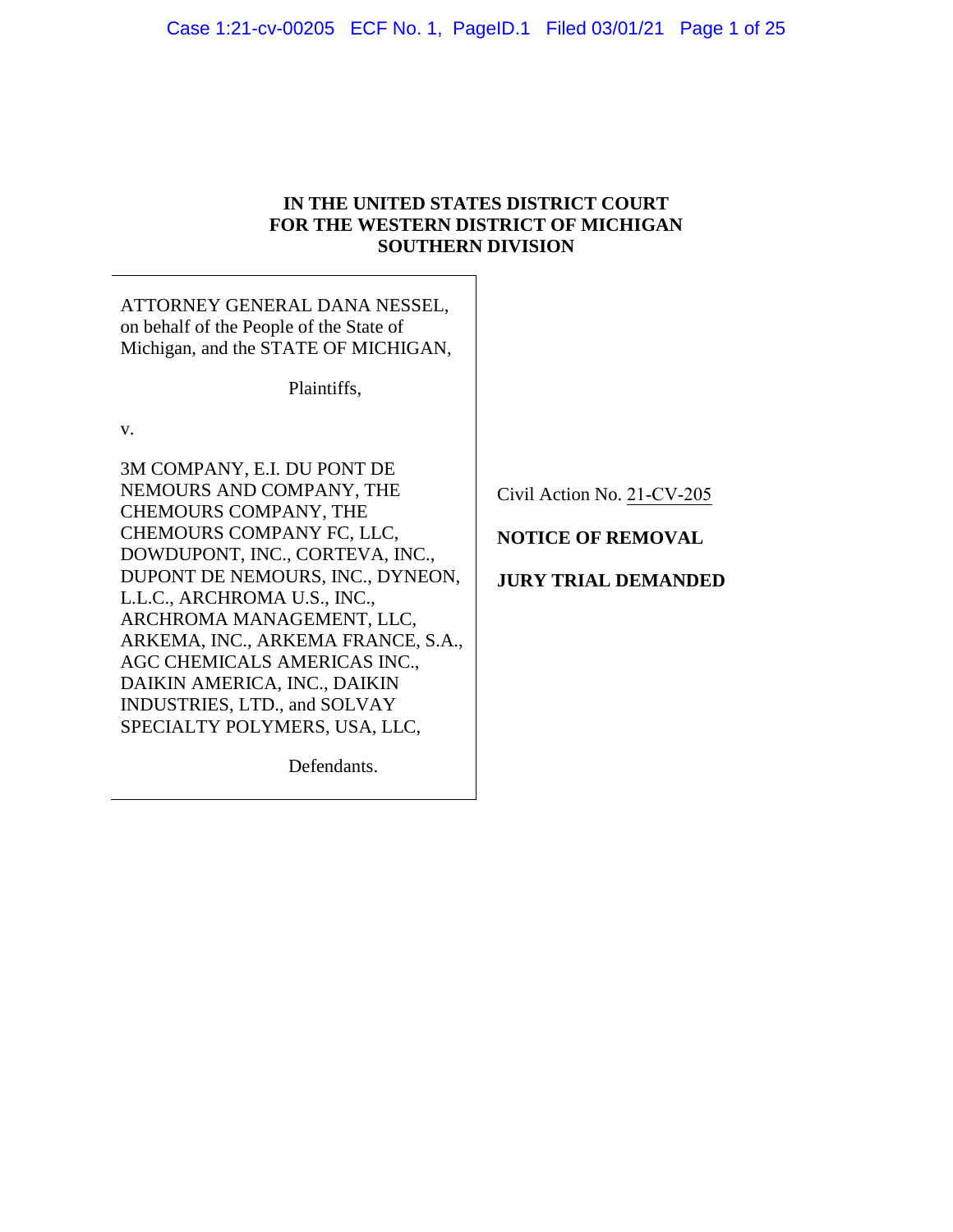Defendant 3M Company ("3M"), by and through undersigned counsel, hereby gives notice of removal of this action, pursuant to 28 U.S.C. §§ 1442(a)(1) and 1446, from the State of Michigan Circuit Court for the 17th Judicial Circuit, Kent County, to the United States District Court for the Western District of Michigan. 3M is entitled to remove this action under the federal officer removal statute, 28 U.S.C. § 1442(a)(1). As further grounds for removal, 3M states as follows.

# **PRELIMINARY STATEMENT**

1. Attorney General Dana Nessel and the State of Michigan ("Plaintiffs") brought this action (the "PFAS action") seeking to hold 3M and multiple others liable based in part on their alleged conduct in designing, manufacturing, and/or selling per- and polyfluoroalkyl substances ("PFAS"), including perfluorooctane sulfonate ("PFOS") and perfluoro-octanoic acid ("PFOA"), which purportedly have resulted in alleged damages to the natural resources and property of the State. In their Complaint, Plaintiffs alleged that "PFAS as defined in this Complaint does *not*  include aqueous film-forming foams ('AFFFs') of any kind or type containing PFOA and/or PFOS, or otherwise." Compl.  $\S 19$ .<sup>1</sup> However, as set forth below, the discovery responses served by Plaintiffs in this action on January 28, 2021 have made clear that Plaintiffs in this case do in fact seek to recover against Defendants for alleged "PFAS" contamination at various sites stemming in whole or in part from the use of PFAS-containing AFFF, including AFFF that is subject to federal military specifications ("MilSpec AFFF"). Accordingly, 3M intends to assert the federal "government contractor" defense against Plaintiffs' claims. Under the federal officer removal statute, 3M is entitled to remove this action to have its federal defense adjudicated in a federal forum, as multiple courts addressing this issue in PFAS litigation have previously held.

<sup>&</sup>lt;sup>1</sup> Pursuant to the Western District of Michigan e-filing rules and procedures, the summons served on 3M, the complaint, 3M's answer, and the notice of filing of notice of removal being filed in state court are attached as separate exhibits (Exhibits A through D respectively).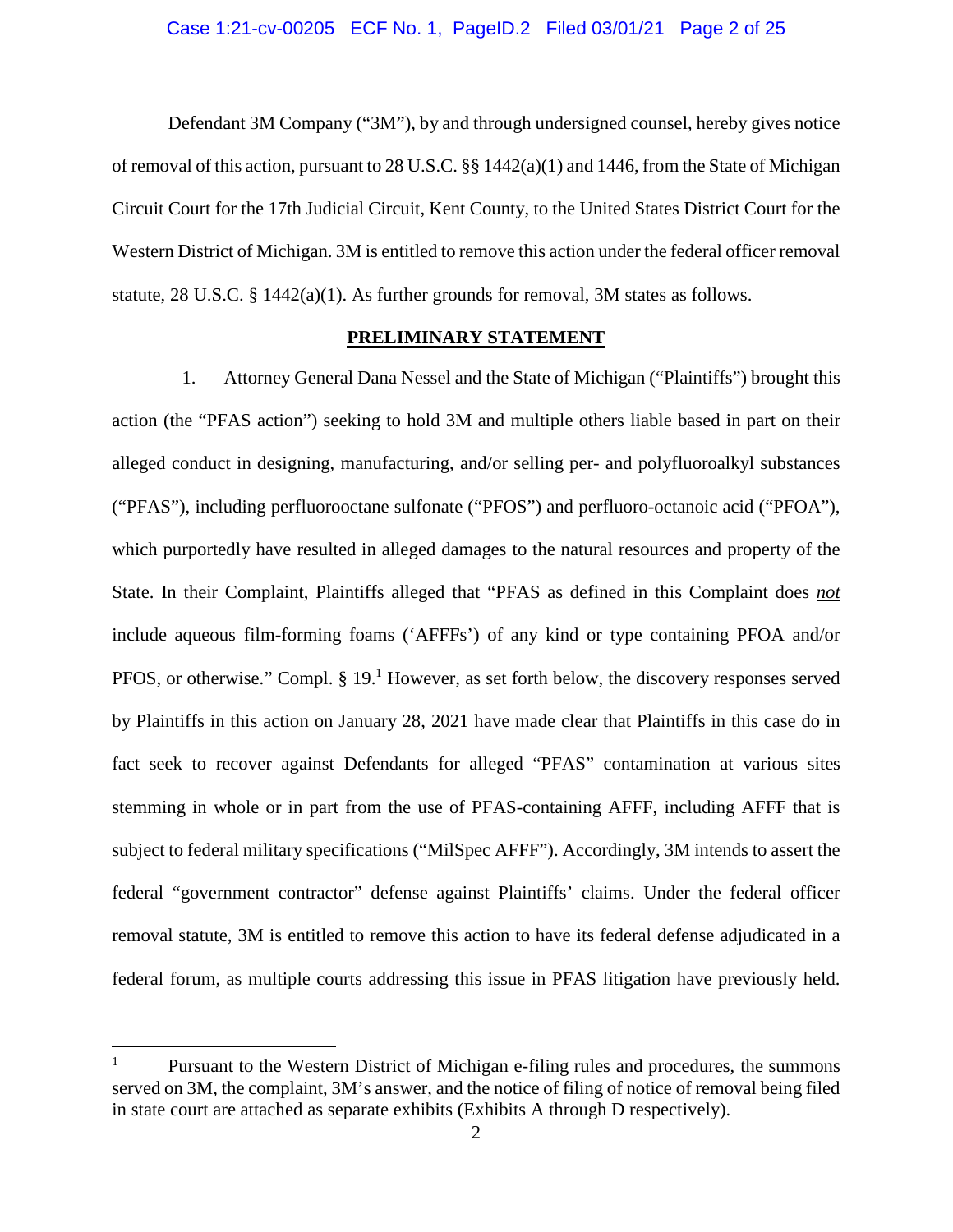## Case 1:21-cv-00205 ECF No. 1, PageID.3 Filed 03/01/21 Page 3 of 25

*See, e.g.*, Ex. E, Order Denying Motion To Remand 7-8, *Nessel v. Chemguard, Inc.*, No. 1:20-cv-1080, ECF No. 60 (W.D. Mich. Jan. 6, 2021) (Maloney, J.) ("*Nessel* Order Denying Remand"); *In re Aqueous Film-Forming Foams Prods. Liab. Litig.* ("*In re AFFF*"), No. 2:18-mn-2873, 2019 WL 2807266, at \*2 (D.S.C. May 24, 2019). Such removal "fulfills the federal officer removal statute's purpose of protecting persons who, through contractual relationships with the Government, perform jobs that the Government otherwise would have performed." *Isaacson v. Dow Chem. Co.*, 517 F.3d 129, 133 (2d Cir. 2008); *accord* Ex. E, *Nessel* Order Denying Remand 5.

### **BACKGROUND**

2. As described below, this action is one of three purportedly separate actions that Plaintiffs have brought to recover damages for alleged PFAS contamination in the State of Michigan. Plaintiffs filed three separate complaints in three different courts in an apparent effort to try to avoid federal jurisdiction for at least those claims initially filed in state court.

3. Plaintiffs filed this action on January 14, 2020, in the State of Michigan Circuit Court for the 22nd Judicial Circuit, Washtenaw County, bearing Case No. 20-000049-NZ. *See* Compl. Venue for this action was then changed to the State of Michigan Circuit Court for the 17th Judicial Circuit, Kent County, where this action was assigned Case No. 20-03366-NZ.

4. Plaintiffs here generally allege that Defendants (including 3M) have manufactured, marketed, and sold "PFAS and/or PFAS-containing products" which were used or discharged at various sites throughout the State of Michigan. *E.g.*, Compl. ¶ 100. Among other remedies, Plaintiffs seek "[c]ompensatory damages arising from PFAS contamination and injury of the State natural resources and property, including groundwater, surface waters, drinking water supplies, biota, wildlife (including fish), and their associated soils, sediments, and uses, and other State natural resources and property." *Id*., p. 109. Plaintiffs assert claims against 3M and other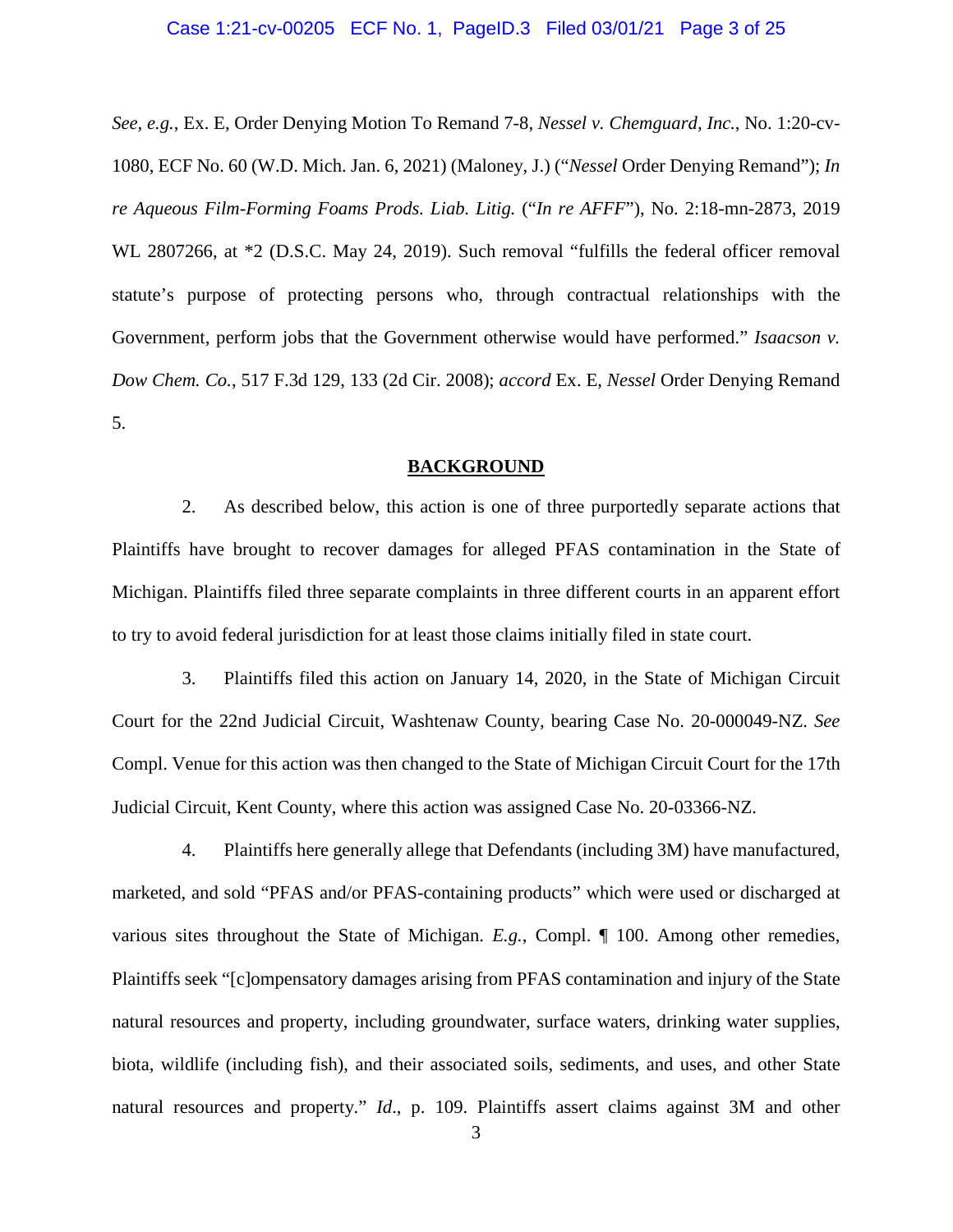### Case 1:21-cv-00205 ECF No. 1, PageID.4 Filed 03/01/21 Page 4 of 25

Defendants for liability under Michigan's Natural Resources and Environmental Protections Act ("NREPA") (*id.* ¶¶ 457-503), and for negligence (*id.* ¶¶ 515-521), trespass (*id.* ¶¶ 522-356), public nuisance (*id.* ¶¶ 537-550), and unjust enrichment (*Id.* ¶ 551-557).

5. On August 20, 2020, Plaintiffs filed two additional actions seeking damages and other remedies for alleged PFAS contamination in Michigan. First, Plaintiffs filed a suit against 3M and other Defendants in the U.S. District Court for the Western District of Michigan, asserting claims for injuries allegedly caused by PFAS from the use of MilSpec AFFF throughout Michigan. *See* Ex. F, *Nessel v. E.I. DuPont de Nemours and Co., et al.*, No. 1:20-cv-00787, ECF No. 1 (W.D. Mich.) (the "putative MilSpec AFFF" complaint). After the case was assigned to the Hon. Paul L. Maloney, the Judicial Panel for Multidistrict Litigation ("JPML") transferred it, without objection by Plaintiffs, to the U.S. District Court for South Carolina for inclusion in the *In re AFFF* MDL pending before the Hon. Richard Gergel. *In re AFFF*, MDL 2873, ECF No. 687 (J.P.M.L. Sept. 11, 2020).

6. Second, Plaintiffs filed a suit in the State of Michigan Circuit Court for the 30th Judicial Circuit, Ingham County, purportedly asserting claims for injuries allegedly caused by PFAS from "commercial" or "non-MilSpec" AFFF throughout Michigan. *See* Ex. G, *Nessel v. Chemguard, Inc., et al., No.* 20-000458-CE, Dkt. 1 (the "putative commercial AFFF" complaint).<sup>2</sup> That state-court action was removed to the U.S. District Court for the Western District of Michigan by other AFFF manufacturer defendants based on federal officer jurisdiction on the ground that the alleged PFAS contamination at issue there arose in part from MilSpec AFFF, and defendants intended to assert the federal government contractor defense against Plaintiffs' claims. That case was also assigned to Judge Maloney, and Plaintiffs moved to remand the action to state court,

<sup>&</sup>lt;sup>2</sup> Plaintiffs did not name 3M as a Defendant in their putative commercial AFFF action.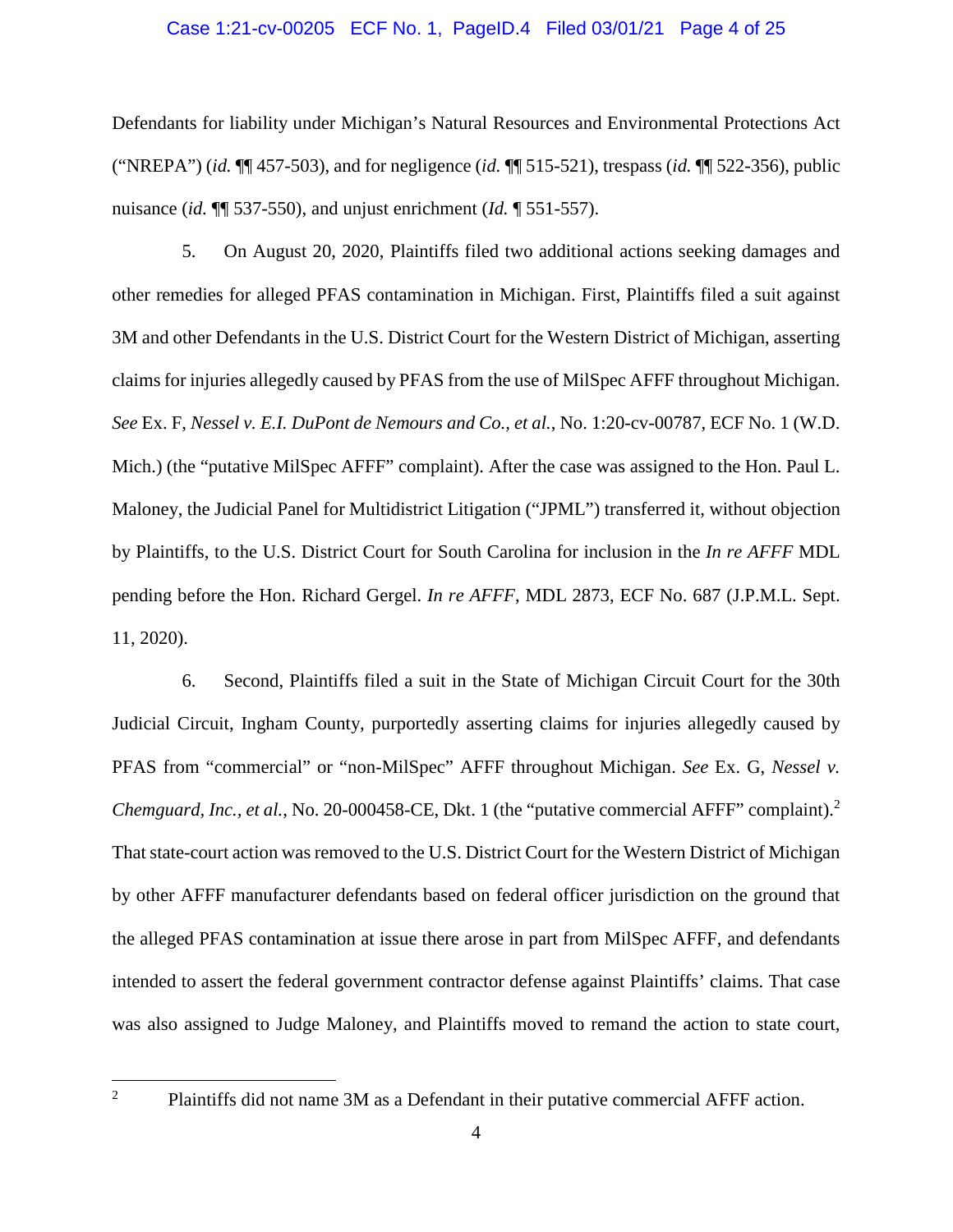## Case 1:21-cv-00205 ECF No. 1, PageID.5 Filed 03/01/21 Page 5 of 25

contending that the complaint did not seek damages for MilSpec AFFF. Motion to Remand, *Nessel v. Chemguard, Inc.*, No. 1:20-cv-1080, ECF No. 25; *see* Ex. G, Putative Commercial AFFF Complaint ¶ 5 ("This Complaint does *not* seek to remedy contamination caused by the release of Mil-Spec AFFF." (emphasis in original)). Judge Maloney denied the motion to remand, agreeing with the defendants "that Plaintiffs' artful pleading does not obviate the facts on the ground." Ex. E, *Nessel* Order Denying Remand 7-8. Over Plaintiffs' objection, the JPML then transferred that case, too, to the *In re AFFF* MDL. In doing so, the JPML explained that "it seems likely that plaintiffs' commercial AFFF and Mil-Spec AFFF actions will share common factual questions, as both involve contamination of the same groundwater in the State of Michigan," that it had "previously rejected an attempt by a water authority to split its claims into AFFF and non-AFFF complaints and thereby maintain an action outside the MDL," and that "it would [be] inefficient for plaintiffs' commercial AFFF action to proceed separately from its Mil-Spec AFFF action." Ex. H, Transfer Order 4, *In re AFFF*, MDL 2873, ECF No. 866 (J.P.M.L. Feb. 4, 2021).

7. On January 28, 2021, Plaintiffs served 3M with their Objections and Responses to Defendant Daikin America, Inc.'s First Set of Interrogatories and Requests for Admission (attached as Exhibit I) (the "January 28 discovery responses"). Plaintiffs' January 28 discovery responses disclosed the identities of certain sites, including RACER Willow Run, at which Plaintiffs are seeking to recover in this case for alleged PFAS contamination from both alleged non-AFFF and AFFF sources. Upon information and belief, Plaintiffs elsewhere have claimed that the contamination at some of the sites that Plaintiffs have put at issue in this case, including RACER Willow Run, resulted in part from MilSpec AFFF.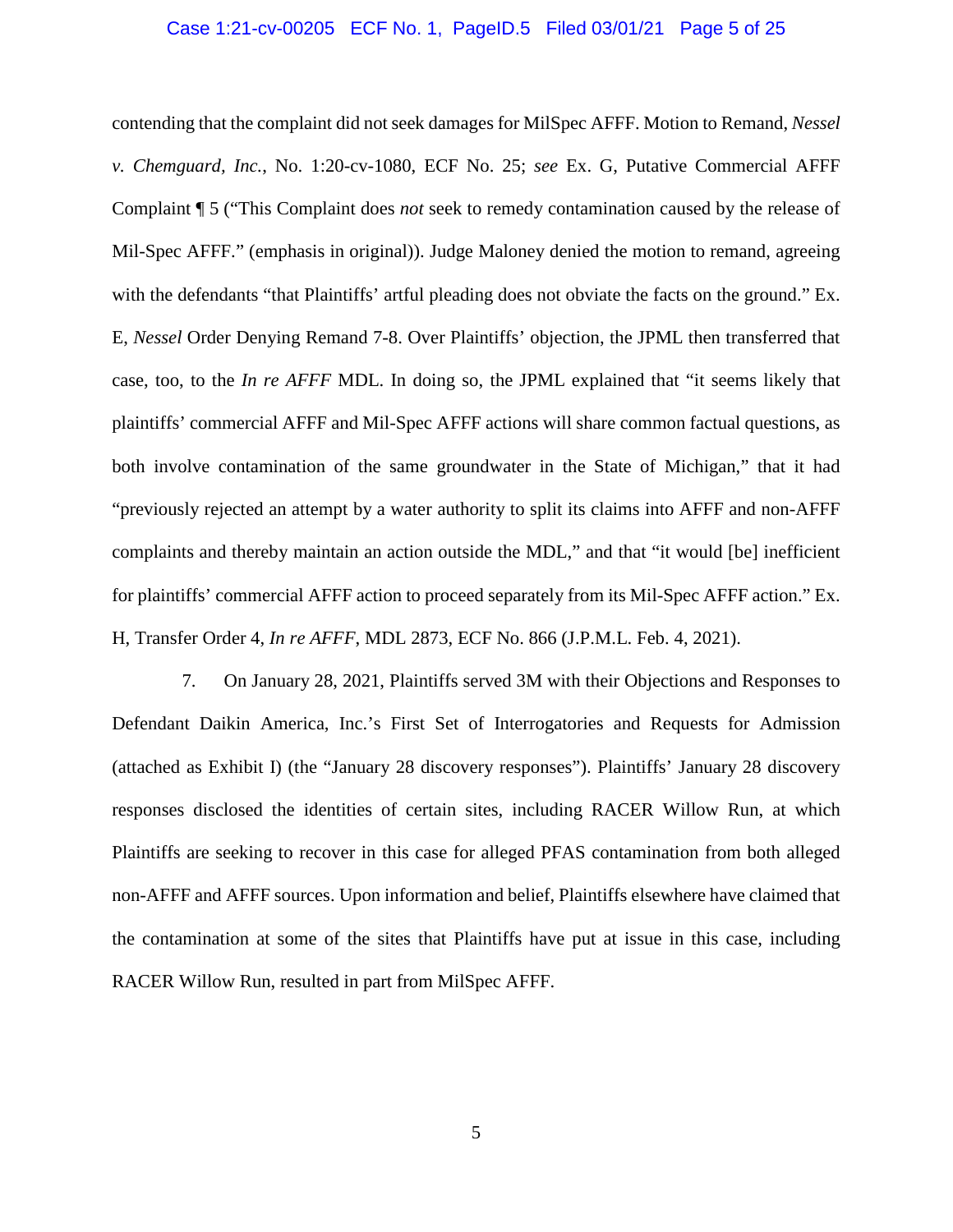## Case 1:21-cv-00205 ECF No. 1, PageID.6 Filed 03/01/21 Page 6 of 25

8. Venue is proper in this Court pursuant to 28 U.S.C. §§ 102 and 1441(a) because the State of Michigan Circuit Court for the 17th Judicial Circuit, Kent County, is located within the Western District of Michigan, Southern Division.

9. 3M is not required to notify or obtain the consent of any other Defendant in this action in order to remove Plaintiffs' action as a whole under § 1442(a)(1). *See, e.g.*, *Durham v. Lockheed Martin Corp.*, 445 F.3d 1247, 1253 (9th Cir. 2006); *Torres v. CBS News*, 854 F. Supp. 245 (S.D.N.Y. 1994); *Steele v. United States*, 2019 WL 6712024, at \*4 (S.D. Ohio Dec. 10, 2019).

10. Pursuant to 28 U.S.C. § 1446(a), copies of "all process, pleadings, and orders served upon [3M]" in this action as of this date are attached to this Notice of Removal as Exhibit J.

11. This Notice of Removal is timely filed under 28 U.S.C. § 1446(b) because "the case stated by the initial pleading [wa]s not removable" and this Notice of Removal is being "filed within thirty days after receipt by [3M] ... of a copy of an ... other paper from which it may first be ascertained that the case is one which is or has become removable." 28 U.S.C. § 1446(b). More specifically, this Notice of Removal is being filed within 30 days after receipt by 3M of Plaintiffs' January 28, 2021 discovery responses (attached as Exhibit I), from which 3M first ascertained that this case is removable pursuant to the federal officer jurisdiction statute.

12. Pursuant to 28 U.S.C. § 1446(d), a copy of this Notice of Removal is being served upon all parties to this case, and a copy is being filed with the Clerk of the State of Michigan Circuit Court for the 17th Judicial Circuit, Kent County.

13. By filing a Notice of Removal in this matter, 3M does not waive the rights of any Defendant to object to service of process, the sufficiency of process, jurisdiction over the person, or venue; and 3M specifically reserves the rights of all Defendants to assert any defenses and/or objections to which they may be entitled.

6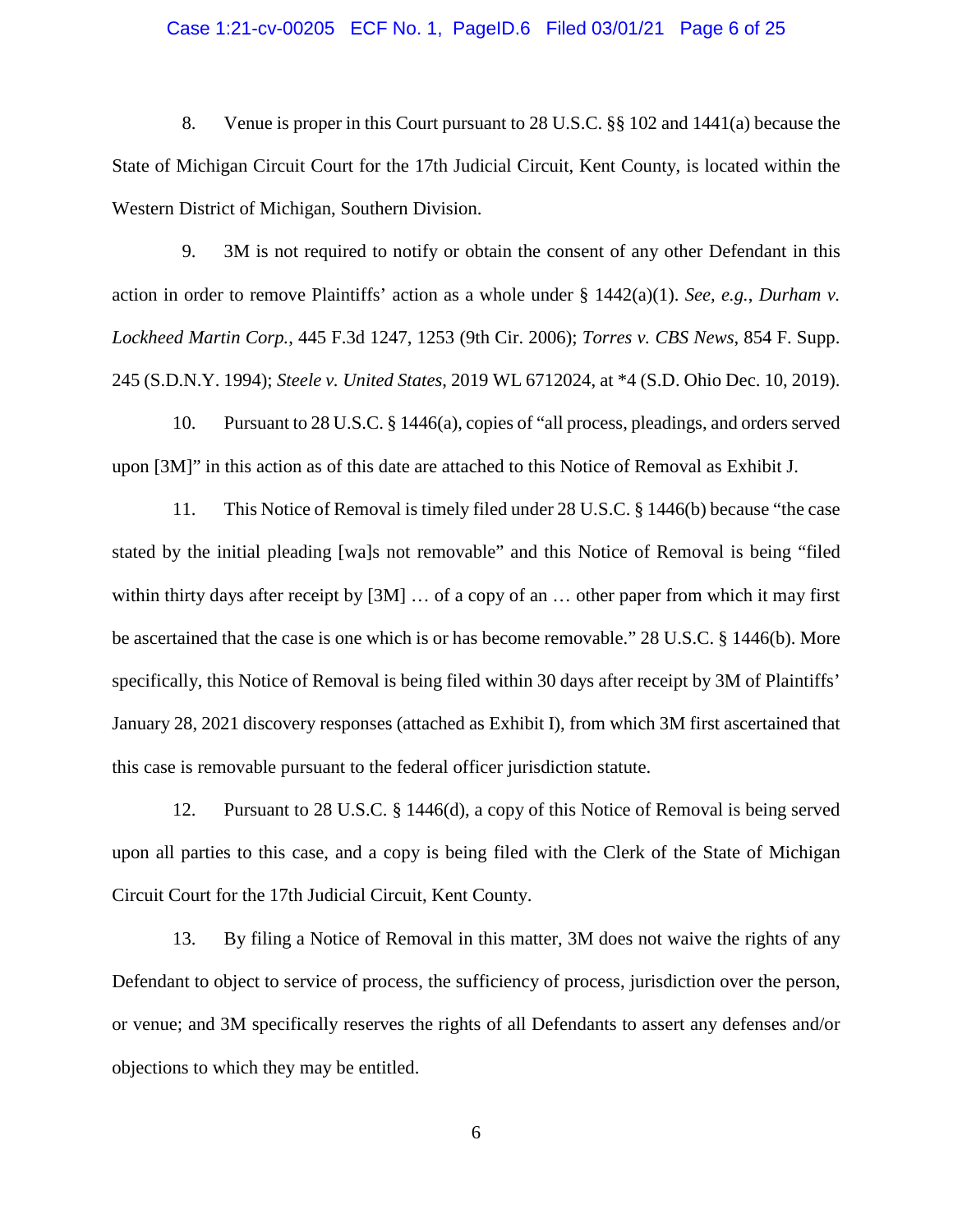#### Case 1:21-cv-00205 ECF No. 1, PageID.7 Filed 03/01/21 Page 7 of 25

14. 3M reserves the right to amend or supplement this Notice of Removal.

15. If any question arises as to the propriety of the removal of this action, 3M requests the opportunity to present a brief and oral argument in support of removal.

# **REMOVAL IS PROPER UNDER THE FEDERAL OFFICER REMOVAL STATUTE, 28 U.S.C. § 1442(a)(1)**

16. Removal here is proper under 28 U.S.C. § 1442(a)(1), which provides for removal when a defendant is sued for acts undertaken at the direction of a federal officer. Removal is appropriate under this provision where the removing defendant establishes that: "(a) it is a 'person' within the meaning of the statute; (b) there is a causal nexus between its actions, taken pursuant to a federal officer's directions, and plaintiff's claims; and (c) it can assert a 'colorable federal defense.'" *Durham*, 445 F.3d at 1251; *see Mesa v. California*, 489 U.S. 121, 124-25, 129-31, 133- 35 (1989); *Cuomo v. Crane Co.*, 771 F.3d 113, 115 (2d Cir. 2014); *Bennett v. MIS Corp.*, 607 F.3d 1076, 1085 (6th Cir. 2010); *Isaacson*, 517 F.3d at 135; Ex. E, *Nessel* Order Denying Remand 4-5.

17. Removal rights under the federal officer removal statute, 28 U.S.C. § 1442, are much broader than under the general removal statute, 28 U.S.C. § 1441. Suits against defendants acting on behalf of federal officers "may be removed despite the nonfederal cast of the complaint; the federal-question element is met if the defense depends on federal law." *Jefferson Cty. v. Acker*, 527 U.S. 423, 431 (1999). This is because § 1442 protects "the government's need to provide a federal forum for its officers and those who are 'acting under' a federal office." *Albrecht v. A.O. Smith Water Prods.*, 2011 WL 5109532, at \*3 (S.D.N.Y. Oct. 21, 2011) (citation omitted). This important federal policy "should not be frustrated by a narrow, grudging interpretation of [§] 1442(a)(1)." *Willingham v. Morgan*, 395 U.S. 402, 407 (1969); *see Durham*, 445 F.3d at 1252. To the contrary, 28 U.S.C. § 1442 as a whole must be "liberally construe[d]" in favor of removal.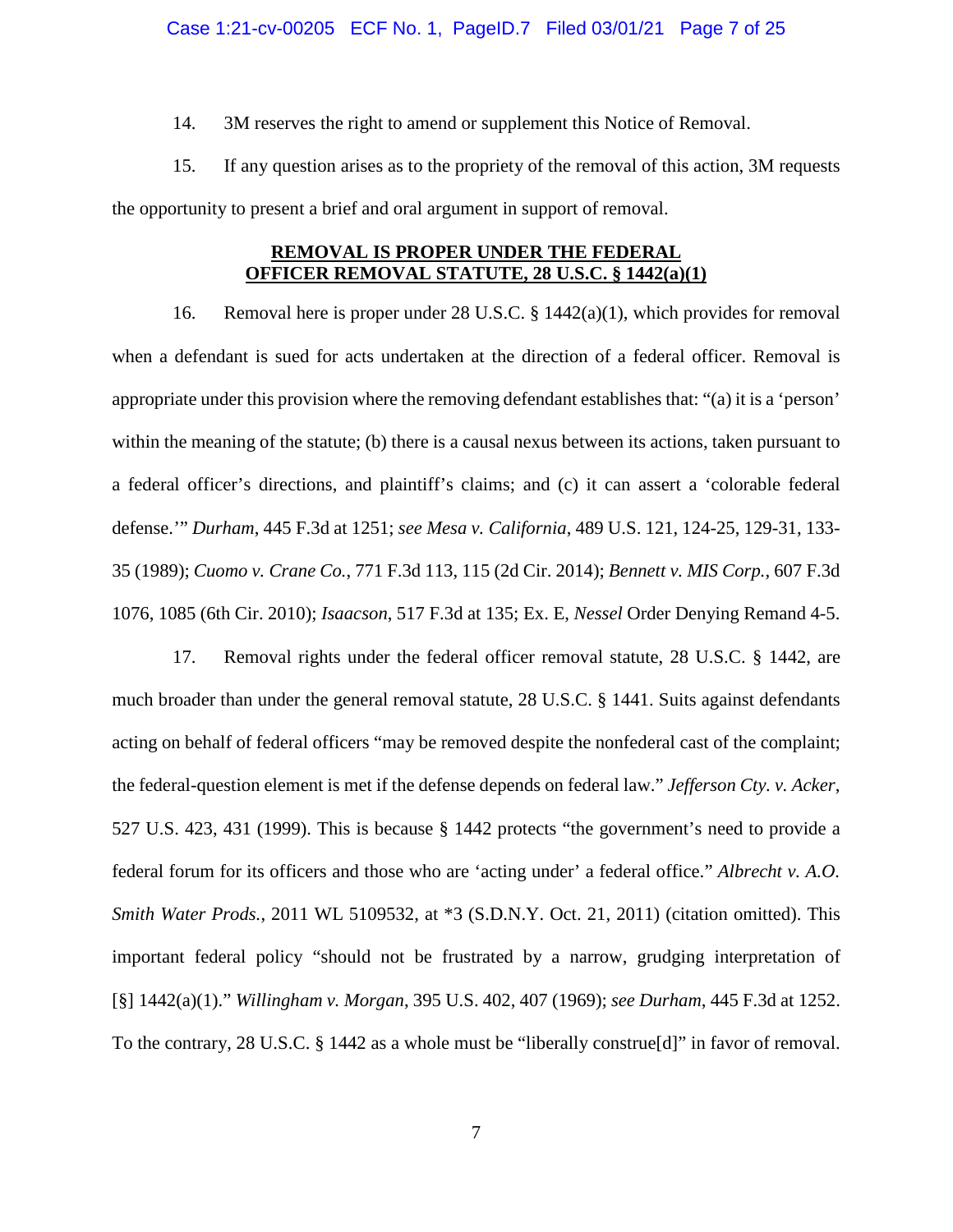## Case 1:21-cv-00205 ECF No. 1, PageID.8 Filed 03/01/21 Page 8 of 25

*Papp v. Fore-Kast Sales Co.*, 842 F.3d 805, 812 (3d Cir. 2016) (alterations in original, internal quotation marks omitted).

18. All requirements for removal under § 1442(a)(1) are satisfied here. *See*, *e.g.*, Ex. E, *Nessel* Order Denying Remand 5-8; *Ayo v. 3M Co*., 2018 WL 4781145, at \*7-15 (E.D.N.Y. Sept. 30, 2018) (denying motion to remand and finding that federal officer removal was proper in case against 3M and other AFFF manufacturers). In similar cases pending in the *In re AFFF* MDL, including in multiple separate lawsuits filed by the State of New York, Judge Gergel has found that removal under § 1442 was proper. *See* Ex. K, Order 3-6, *In re AFFF*, No. 2:18-mn-2873, ECF No. 325 (D.S.C. Oct. 1, 2019) ("*Ridgewood Water* Order") (removal requirements satisfied where plaintiff's claims were based in part on MilSpec AFFF); *In re AFFF*, 2019 WL 2807266, at \*2 (denying motion to remand first AFFF action filed by the State of New York); Order 3-5, *In re AFFF*, No. 2:18-mn-2873, ECF No. 320 (D.S.C. Sept. 27, 2019) (denying motion to remand second AFFF action filed by the State of New York). Judge Maloney's Order Denying Remand in *Nessel* and the MDL Court's holdings clearly demonstrate that this case, too, is properly removed to federal court.<sup>3</sup>

# **A. MilSpec AFFF**

19. Since the late 1960s/early 1970s, the United States military began using AFFF that meets military specifications ("MilSpec AFFF") on military bases, airfields, and Navy ships settings where fuel fires are inevitable and potentially devastating—to train its personnel, put out fires, save lives, and protect property. Indeed, the U.S. Naval Research Laboratory developed AFFF with some assistance from industry participants, and its researchers were granted the first

<sup>&</sup>lt;sup>3</sup> Following removal, 3M intends to designate this action for transfer to the MDL.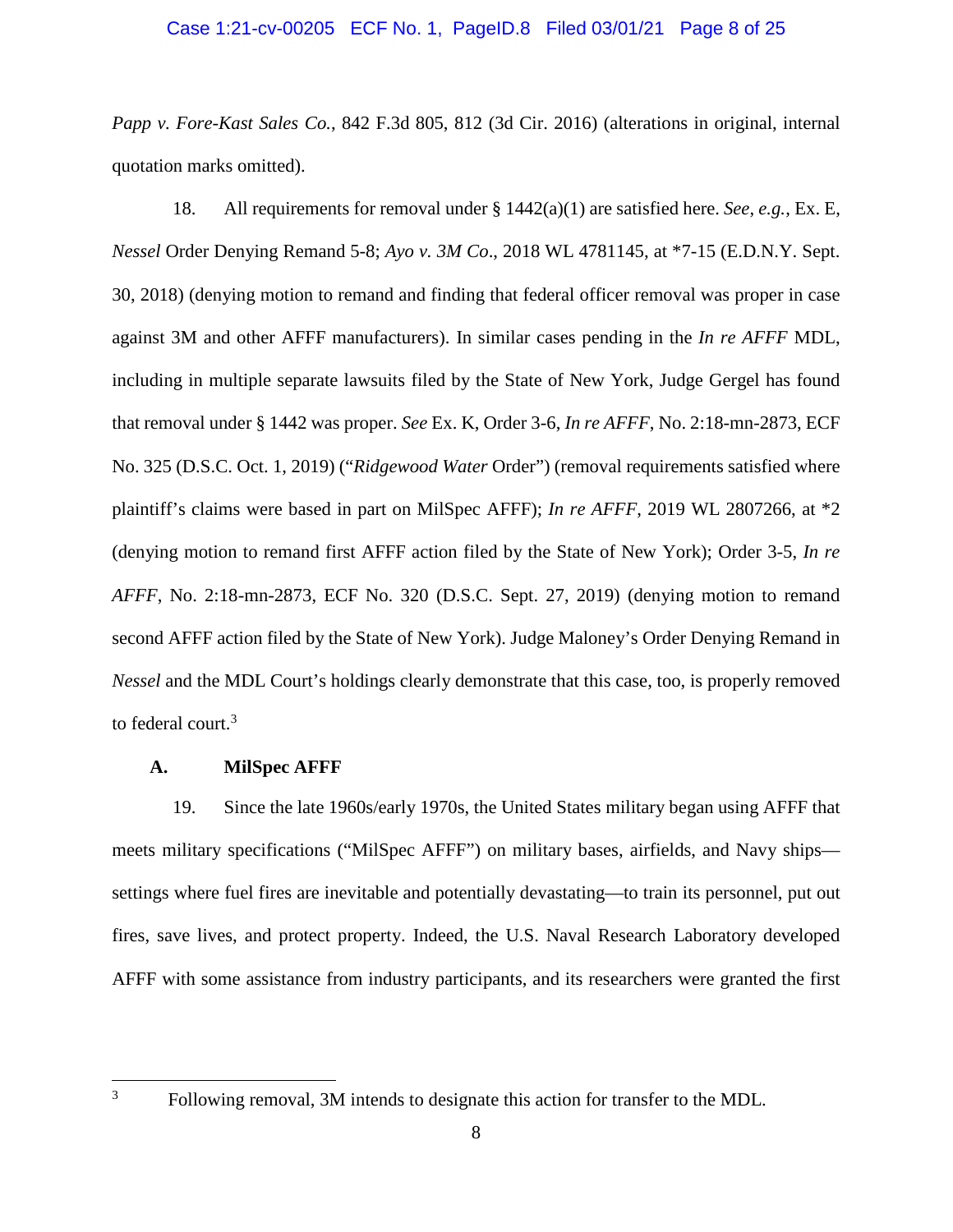## Case 1:21-cv-00205 ECF No. 1, PageID.9 Filed 03/01/21 Page 9 of 25

AFFF patent in 1966.<sup>4</sup> Decades later, the Naval Research Laboratory described the development of AFFF as "one of the most far-reaching benefits to worldwide aviation safety."<sup>5</sup>

20. The manufacture and sale of MilSpec AFFF is governed by rigorous military specifications created and administered by Naval Sea Systems Command. The applicable specification, Mil-F-24385, was first promulgated in 1969, and has been revised a number of times since then.<sup>6</sup> All MilSpec AFFF products must be qualified for listing on the applicable Qualified Products List prior to military procurement. Prior to such listing, a manufacturer's products are examined, tested, and approved to be in conformance with specification requirements.<sup>7</sup> The MilSpec designates Naval Sea Systems Command as the agency responsible for applying these criteria and determining whether AFFF products satisfy the MilSpec's requirements. After a product is added to the Qualified Products List, "[c]riteria for retention of qualification are applied on a periodic basis to ensure continued integrity of the qualification status."<sup>8</sup>Naval Sea Systems Command reserves the right to perform any of the quality assurance inspections set forth in the specification where such inspections are deemed necessary to ensure supplies and services conform to prescribed requirements.

21. From its inception until very recently, the MilSpec included the express requirement that MilSpec AFFF contain "fluorocarbon surfactants"—the class of chemical

<sup>8</sup> Dep't of Defense SD-6, at 1.

<sup>4</sup> U.S. Patent No. 3,258,423 (filed Sept. 4, 1963; published June 28, 1966).

<sup>5</sup> U.S. Navy, NRL/MR/1001-06-8951, The U.S. Naval Research Laboratory (1923–2005): Fulfilling the Roosevelts' Vision for American Naval Power 37 (2006) ("Fulfilling the Roosevelts' Vision"), http://bit.ly/2mujJds.

<sup>&</sup>lt;sup>6</sup> The 1969 MilSpec and all its revisions and amendments through the April 2020 amendment (MIL-PRF-24385F(4)) are available at https://tinyurl.com/yxwotjpg.

Dep't of Defense SD-6, Provisions Governing Qualification 1 (Feb. 2014), https://tinyurl.com/y5asm5bw.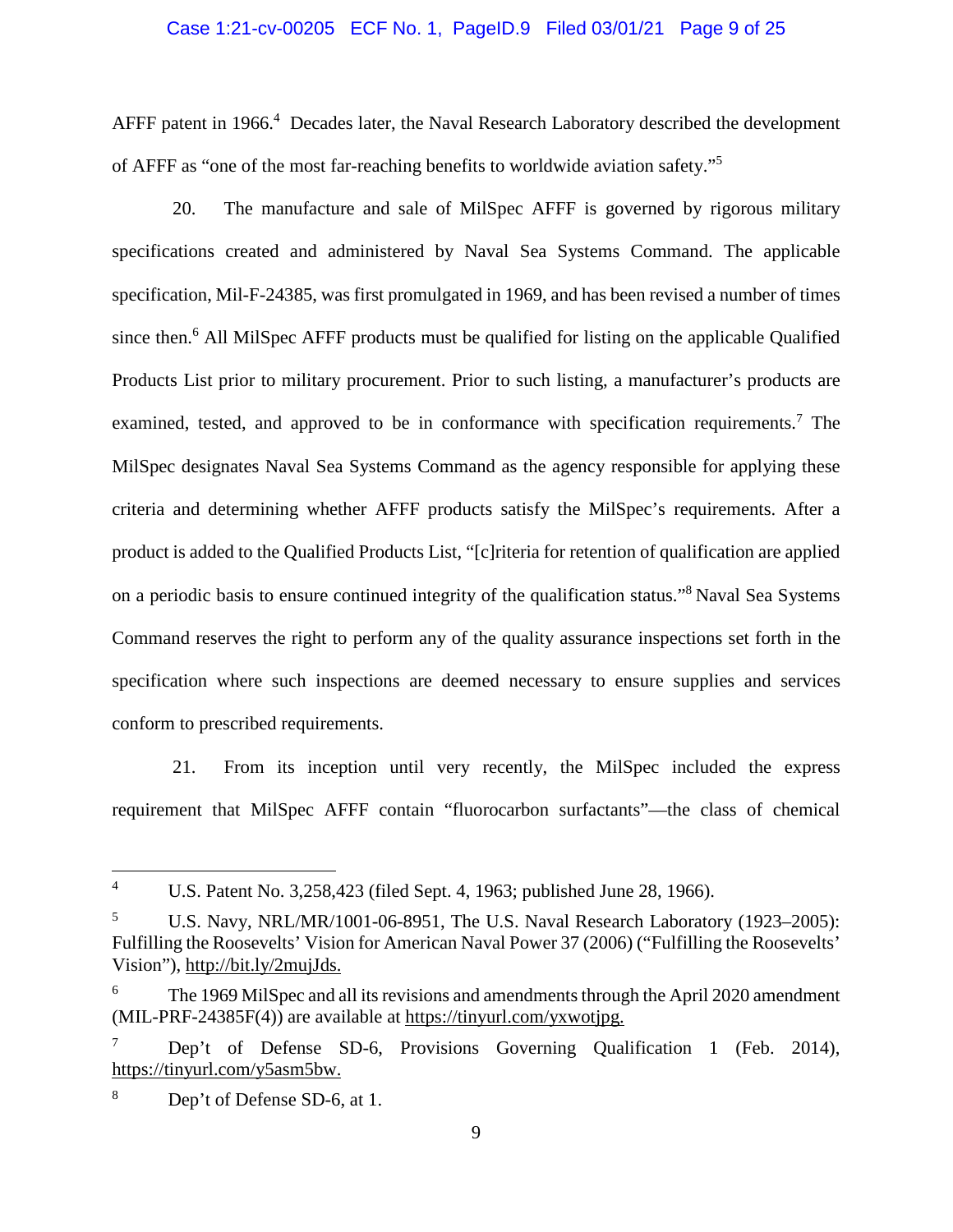# Case 1:21-cv-00205 ECF No. 1, PageID.10 Filed 03/01/21 Page 10 of 25

compounds that includes PFOA and PFOS, some of the very PFAS compounds at issue in the Complaint here.<sup>9</sup> And although in 2019 the MilSpec removed the modifier "fluorocarbon" from "surfactants," it expressly states that "the DoD intends to acquire and use AFFF with the lowest demonstrable concentrations of . . . PFOS and PFOA" "[i]n the short term."<sup>10</sup> PFOA or PFOS are unavoidably present at some concentrations in some fluorocarbon surfactants used in MilSpec AFFF, and the current MilSpec expressly contemplates that AFFF formulations will contain PFOA and PFOS (subject to recently imposed limits).

22. The Complaint (¶ 17) in this case alleges contamination from "PFAS" including "PFOA" and "PFOS." But in the Complaint, Plaintiffs purported to disclaim seeking to recover in this lawsuit for putative PFAS contamination caused by MilSpec AFFF or any other AFFF products. Thus, the Complaint averred that "PFAS as defined in this Complaint does *not* include aqueous film-forming foams (AFFFs) of any kind or type containing PFOA and/or PFOS, or otherwise." Compl. ¶ 19 (emphasis in original). Recent developments, however, have made it clear that Plaintiffs *in this case* do now seek to recover for alleged injuries purportedly caused in part by the use of MilSpec AFFF.

23. Plaintiffs' January 28, 2021 discovery responses contain a chart disclosing "PFAS 'sites'" and "areas of interest" at which Plaintiffs have allegedly discovered "PFAS" contamination for which they are seeking to recover damages and remedies in this case. Ex. I at 35-41. The same chart also lists "AFFF 'sites'" and "areas of interest" identified by Plaintiffs. *Id*. Although Plaintiffs tried to argue in their discovery responses that "[t]his litigation does not involve AFFF contamination" (*id*. at 35), Plaintiffs denied a Request to Admit that "Defendants

<sup>9</sup> *See* Mil-F-24385 § 3.2 (1969); MIL-PRF-24385F(2) § 3.2 (2017).

<sup>10</sup> *See* MIL-PRF-24385F(3) §§ 3.2, 6.6 (2019).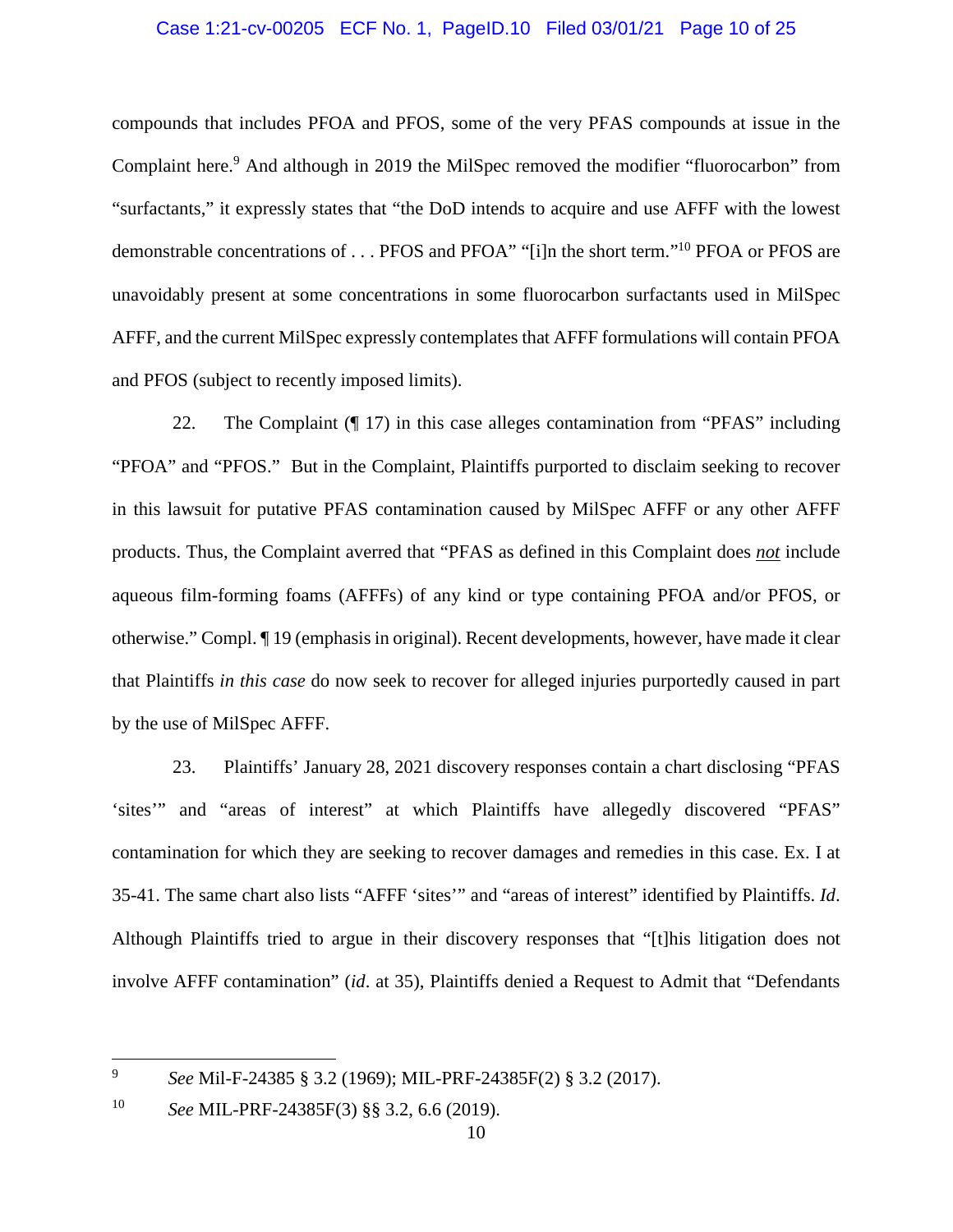## Case 1:21-cv-00205 ECF No. 1, PageID.11 Filed 03/01/21 Page 11 of 25

cannot be held liable for any PFAS contamination for which [Plaintiffs] seek Relief unless [they] prove that the contamination is not attributable . . . to the manufacture, sale, storage, or use of AFFF." *Id*. at 6. And in fact, four of the sites listed on Plaintiffs' chart are identified as *both "PFAS" and "AFFF" sites or areas of interest*. *Id*. at 40, 41.

24. In particular, Plaintiffs' January 28, 2021 discovery responses identify RACER Willow Run as a site at issue in this putative "non-AFFF" case that in fact allegedly has contamination from both "PFAS" (*i.e.*, in Plaintiffs' strained verbiage, "non-AFFF") *and* "AFFF" sources. *Id*. at 40. Moreover, upon information and belief, Plaintiffs elsewhere claim that the "AFFF" contamination at RACER Willow Run arises, at least in part, from *MilSpec* AFFF. Further, upon information and belief, Plaintiffs are seeking to recover for alleged contamination at RACER Willow Run in their *MilSpec* AFFF case, now pending in the *In re AFFF* MDL. It thus has become evident that MilSpec AFFF is a source of at least a part of the alleged PFAS contamination giving rise to Plaintiffs' alleged injuries in this case.

25. Upon information and belief, MilSpec AFFF is a plausible source of the alleged PFAS contamination at other "PFAS" sites identified by Plaintiffs in their January 28, 2021 discovery responses in this case. Upon information and belief, some of those sites are either proximate to or downriver from sites at which Plaintiffs themselves claim that alleged PFAS contamination arises, at least in part, from MilSpec AFFF. For example, upon information and belief, Plaintiffs claim that PFAS contamination at the Wurtsmith Air Force Base and other locations in Oscoda, Michigan arose at least in part from MilSpec AFFF, and are seeking to recover for such PFAS contamination in their MilSpec AFFF lawsuit. The Wurtsmith Air Force Base is in the vicinity of the "Oscoda Township Dump" and "AuSable Twp Smith Street Area" sites, both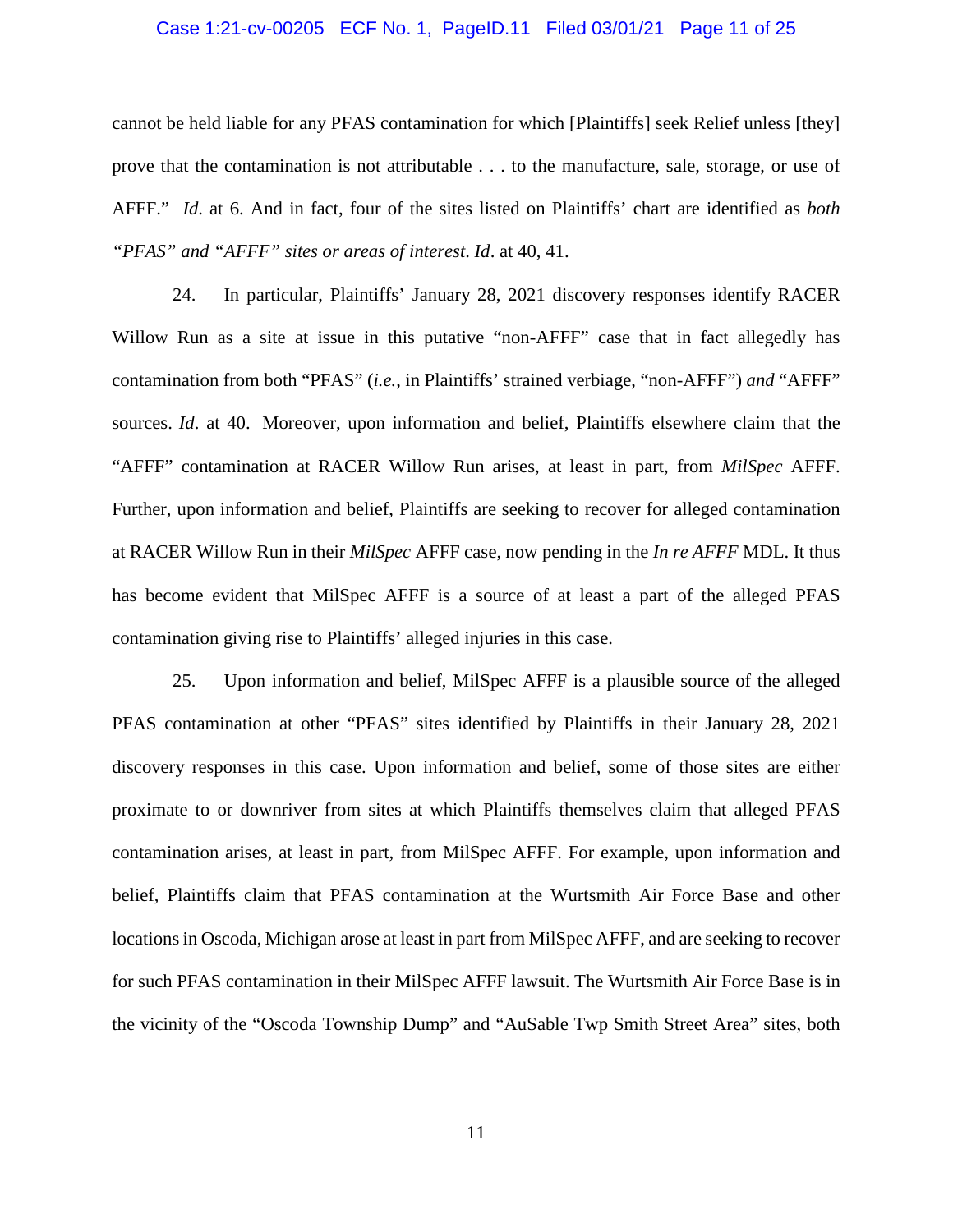### Case 1:21-cv-00205 ECF No. 1, PageID.12 Filed 03/01/21 Page 12 of 25

of which are identified by Plaintiffs' January 28, 2021 discovery responses as "PFAS" sites at issue in this case. *Id*. at 36, 37.

26. Because the alleged PFAS contamination at RACER Willow Run and other sites identified by Plaintiffs' January 28, 2021 discovery responses as at issue in this case is plausibly attributable in part to *MilSpec* AFFF, 3M is entitled to remove this case as a whole pursuant to federal officer jurisdiction. As Judge Maloney held in denying Plaintiffs' motion to remand in the putative "commercial AFFF" case, "[i]t is entirely possible that Plaintiffs' injuries occurred from actions taken while Defendants were acting under color of federal office: namely, MilSpec AFFF," and "while Plaintiffs attempt to surgically divide their complaints between Commercial and MilSpec AFFF, they cannot prevent Defendants from raising the production of MilSpec AFFF as a defense or alternative theory." Ex. E, *Nessel* Order Denying Remand 7. Here too, 3M is entitled to raise "the production of MilSpec AFFF as a defense or alternative theory" to Plaintiffs' allegations of PFAS contamination at sites that the Plaintiffs' January 28, 2021 discovery responses identified as at issue in this case, such as RACER Willow Run, the Oscoda Township Dump, and the AuSable Township Smith Street Area.

27. The circumstances here are also similar to those in *Ridgewood Water v. 3M*—an action in which the plaintiff alleged damages from PFAS contamination of its water supply from both AFFF and non-AFFF sources. *See Ridgewood Water v. 3M Comp.*, No. 2:19-cv-09651 ("*Ridgewood Water*"), ECF No. 1, Ex. 2 (D.N.J. April 11, 2019) (*Ridgewood Water* complaint). That action was removed to federal court based on federal officer jurisdiction and subsequently transferred by the JPML to the *In re AFFF* MDL. *See* Notice of Removal, *Ridgewood Water*, ECF No. 1; Order, *In re AFFF*, MDL 2873, ECF No. 483 (July 31, 2019). Judge Gergel denied the plaintiff's motion to remand. *See* Ex. K, *Ridgewood Water* Order. As Judge Gergel acknowledged,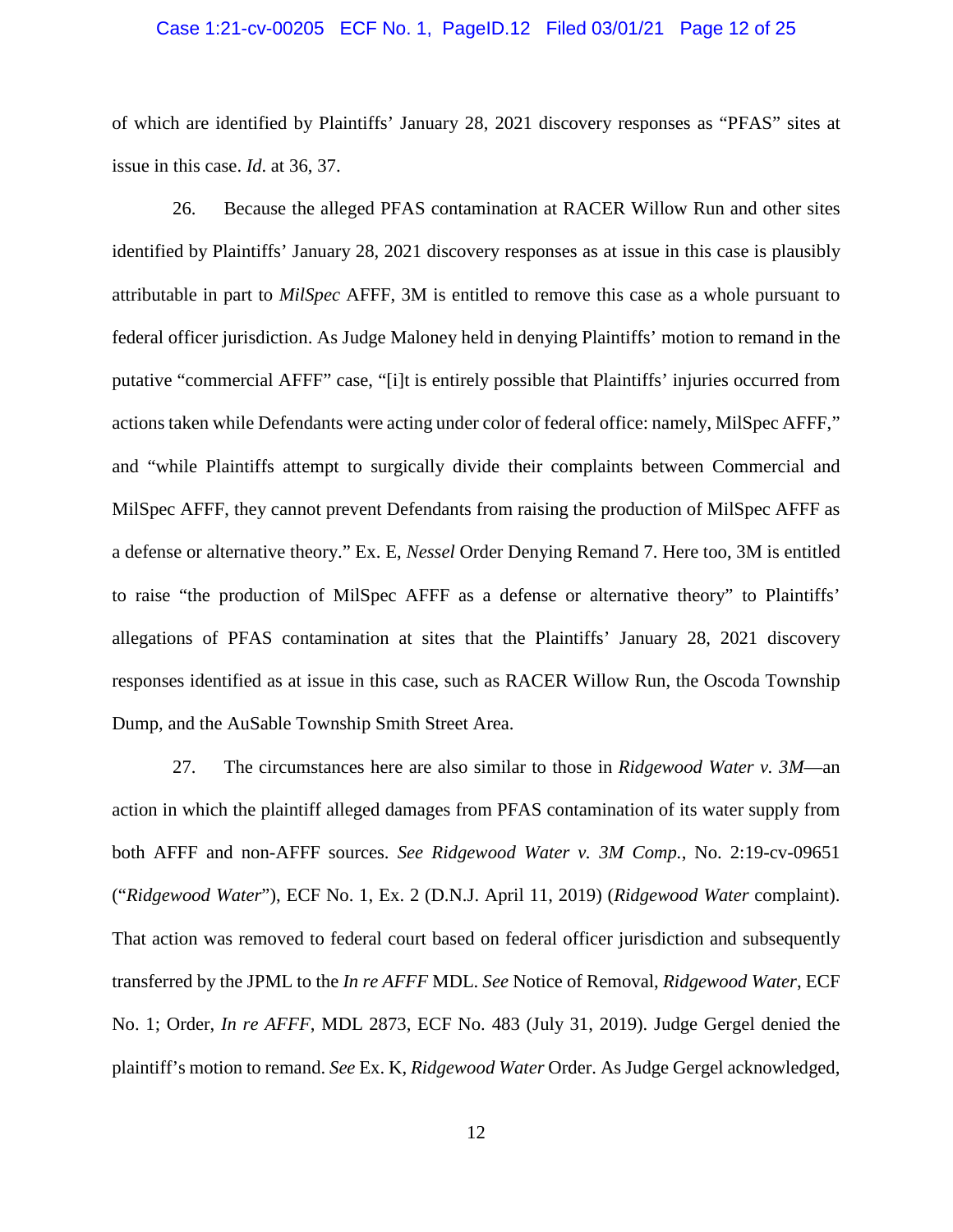## Case 1:21-cv-00205 ECF No. 1, PageID.13 Filed 03/01/21 Page 13 of 25

in its complaint, the plaintiff in that case—like Plaintiffs here—affirmatively disavowed any claim to recover for damages from contamination of its water supply due to *MilSpec* AFFF, but instead was purporting to bring suit to recover for PFAS contamination from other sources, including commercial (non-MilSpec) AFFF. *Id*. at 2-3. But the removing defendants had shown that the contamination of the plaintiff's water supply was plausibly attributable in part to releases of PFAS from the use of MilSpec AFFF at a nearby airport. Although Plaintiffs disputed that evidence (*see id.* at 3), Judge Gergel nevertheless concluded that federal officer removal was appropriate because the defendants "contend[ed] that the AFFF products were manufactured according to MilSpec" and thus had a "colorable" federal defense. *Id*. at 5. If anything, removal based on federal officer jurisdiction is even more clearly supported here—and certainly colorable—because, upon information and belief, Plaintiffs claim that PFAS contamination at the RACER Willow Run site at issue in this case is due, at least in part, to MilSpec AFFF.

# **B. All the Requirements of 28 U.S.C. § 1442(a)(1) Are Satisfied**

# **1. The "Person" Requirement Is Satisfied**

28. The first requirement for removal under the federal officer removal statute is satisfied here because 3M (a corporation) is a "person" under the statute. For purposes of § 1442(a)(1), the term "person" includes "'companies, associations, firms, [and] partnerships." *Papp*, 842 F.3d at 812 (quoting 1 U.S.C. § 1); *see Bennett*, 607 F.3d at 1085 (holding that a nonnatural entity is a "person" for purposes of § 1442(a)(1)); Ex. E, *Nessel* Order Denying Remand 5.

# **2. The "Acting Under" Requirement Is Satisfied**

29. The second requirement ("acting under" a federal officer) is satisfied when an entity assists or helps carry out the duties or tasks of a federal officer. *Isaacson*, 517 F.3d at 137 (internal quotation marks omitted). "The words 'acting under' are to be interpreted broadly." *Id.* at 136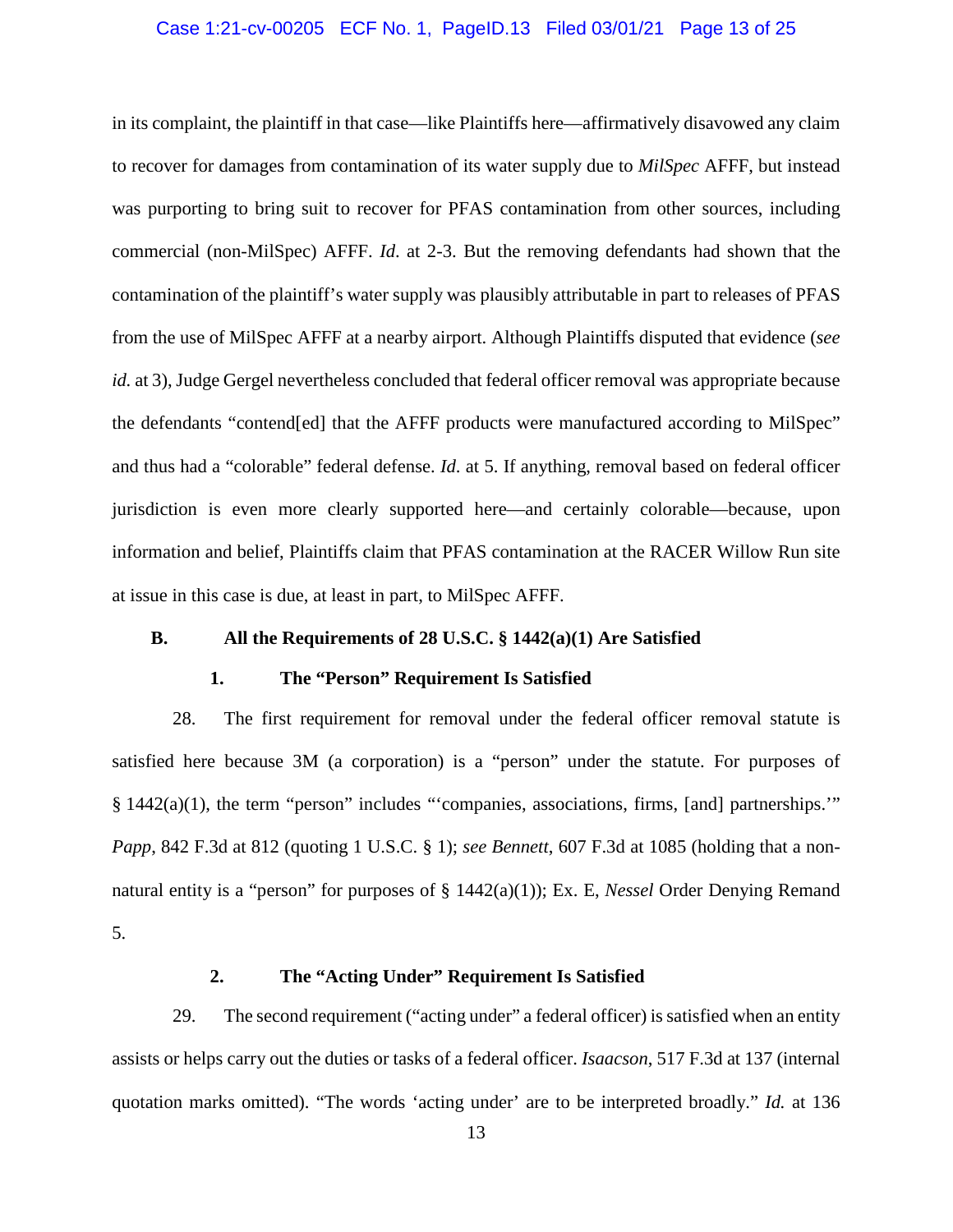# Case 1:21-cv-00205 ECF No. 1, PageID.14 Filed 03/01/21 Page 14 of 25

(citation omitted). Federal courts "have explicitly rejected the notion that a defendant could only be 'acting under' a federal officer if the complained-of conduct was done at the specific behest of the federal officer or agency." *Papp*, 842 F.3d at 813.

30. The requirement is met here because the alleged PFAS contamination at sites at issue in this case stems, at least in part, from MilSpec AFFF, a vital product provided by 3M that otherwise "the Government would have had to produce itself." *Isaacson*, 517 F.3d at 137. MilSpec AFFF is a mission critical military and aviation safety product that, without the support of private contractors, the government would have to produce for itself. *See Ayo*, 2018 WL 4781145, at \*9 (describing MilSpec AFFF as a "mission critical" and "life-saving product" used by all branches of the U.S. armed forces and NATO members (internal quotation marks omitted)); *cf. Isaacson*, 517 F.3d at 137. The Naval Research Laboratory states that, "[a]lthough [it] was responsible for the original concepts and formulations, it was necessary to elicit the aid of the chemical industry to synthesize the fluorinated intermediates and agents to achieve improvements in formulations."<sup>11</sup>

31. Accordingly, the military has long depended upon outside contractors like 3M to manufacture and supply AFFF. *See* Ex. E, *Nessel* Order Denying Remand 5 ("[I]f a private contractor is performing a job that 'in the absence of a contract with a private firm, the Government itself would have had to perform,' the contractor is acting under a federal officer. In this case, Plaintiffs have admitted that Defendants were producing MilSpec AFFF . . . . This is a product that the Government would have had to create if Defendants<sup>[12</sup>] did not exist." (quoting *Watson v. Philip Morris Co., Inc.*, 551 U.S. 142, 153-34 (2007))); *Ayo*, 2018 WL 4781145, at \*8-9 (holding that 3M and other AFFF manufacturers were "acting under" a federal officer in connection with

<sup>11</sup> *Fulfilling the Roosevelts' Vision* 37.

<sup>&</sup>lt;sup>12</sup> The "Defendants" in that case, to whom Judge Maloney was referring, include 3M.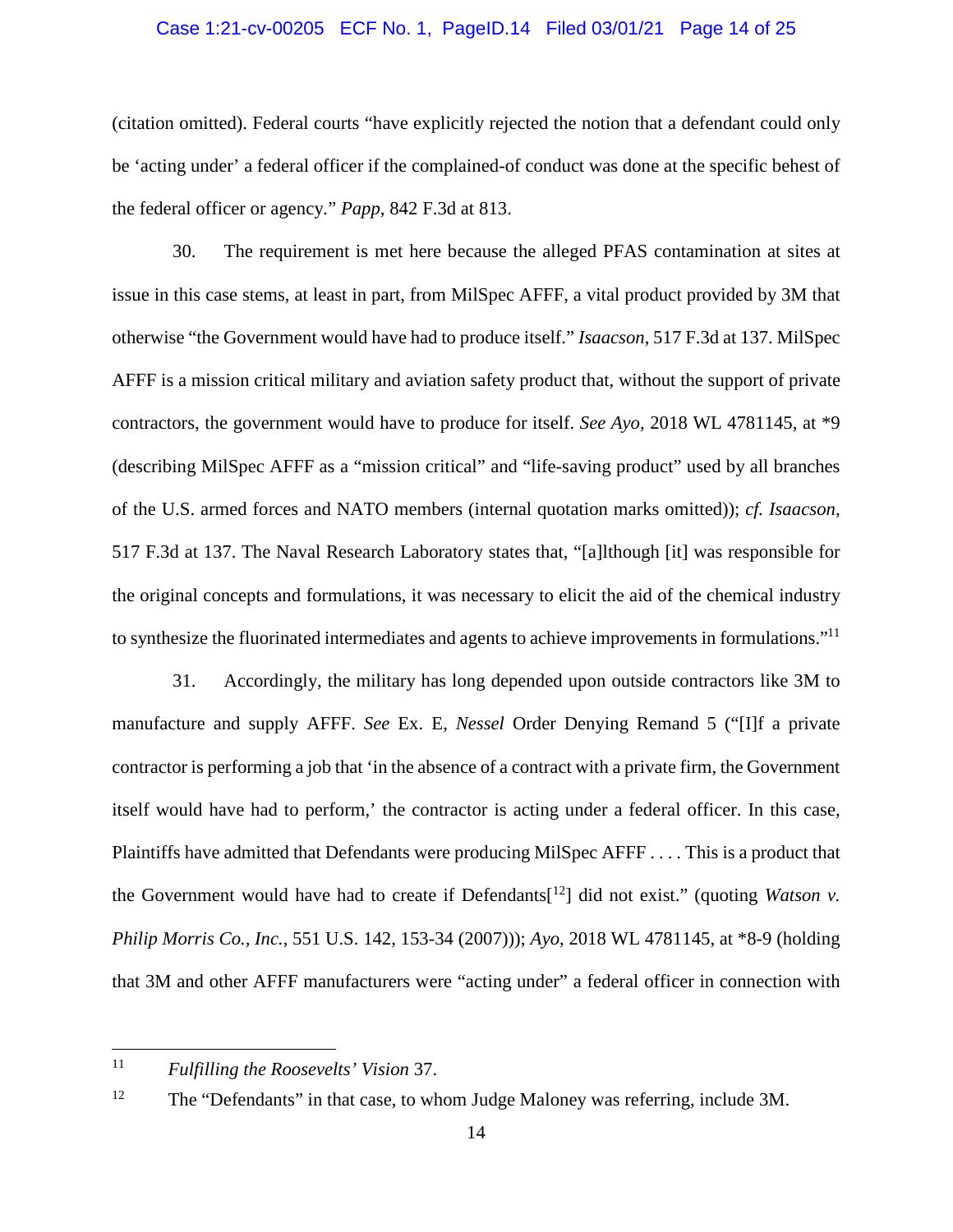## Case 1:21-cv-00205 ECF No. 1, PageID.15 Filed 03/01/21 Page 15 of 25

the manufacture and sale of MilSpec AFFF); *In re AFFF*, 2019 WL 2807266, at \*2 (finding that the "acting under" requirement was satisfied because defendant demonstrated that it was manufacturing AFFF under the guidance of the U.S. military). If 3M and other manufacturers did not provide MilSpec AFFF for use by the military, the government would have to manufacture and provide the product itself. "Therefore, [3M] ha[s] satisfied the 'acting under' requirement of § 1442(a)(1)." Ex. E, *Nessel* Order Denying Remand 5.

32. In designing, manufacturing and supplying MilSpec AFFF products, 3M acted under the direction and control of one or more federal officers. Specifically, 3M acted in accordance with detailed specifications, promulgated by Naval Sea Systems Command, that govern AFFF formulation, performance, testing, storage, inspection, packaging, and labeling. Further, the MilSpec AFFF products were subject to various tests by the United States Navy before and after being approved for use by the military and for inclusion on the Qualified Products List maintained by the United States Department of Defense.<sup>13</sup>

## **3. The Causation Requirement Is Satisfied**

33. The third requirement, that a defendant's actions were taken "under color of federal office . . . has come to be known as the causation requirement." *Isaacson*, 517 F.3d at 137 (alteration, citation, and internal quotation marks omitted). Like the "acting under" requirement, "[t]he hurdle erected by this requirement is quite low." *Id.*; *accord* Ex. E, *Nessel* Order Denying Remand 6. Courts "credit Defendants' theory of the case when determining whether [this] causal connection exists." *Isaacson*, 517 F.3d at 137.<sup>14</sup>

<sup>13</sup> *See* Dep't of Defense, SD-6, at 1.

<sup>&</sup>lt;sup>14</sup> The "acting under" and "under color of" prongs overlap. Both "are satisfied if the actions subject to suit resulted directly from government specifications or direction." *Albrecht v. A.O. Smith Water Prods.*, 2011 WL 5109532, at \*5 (S.D.N.Y. Oct. 21, 2011).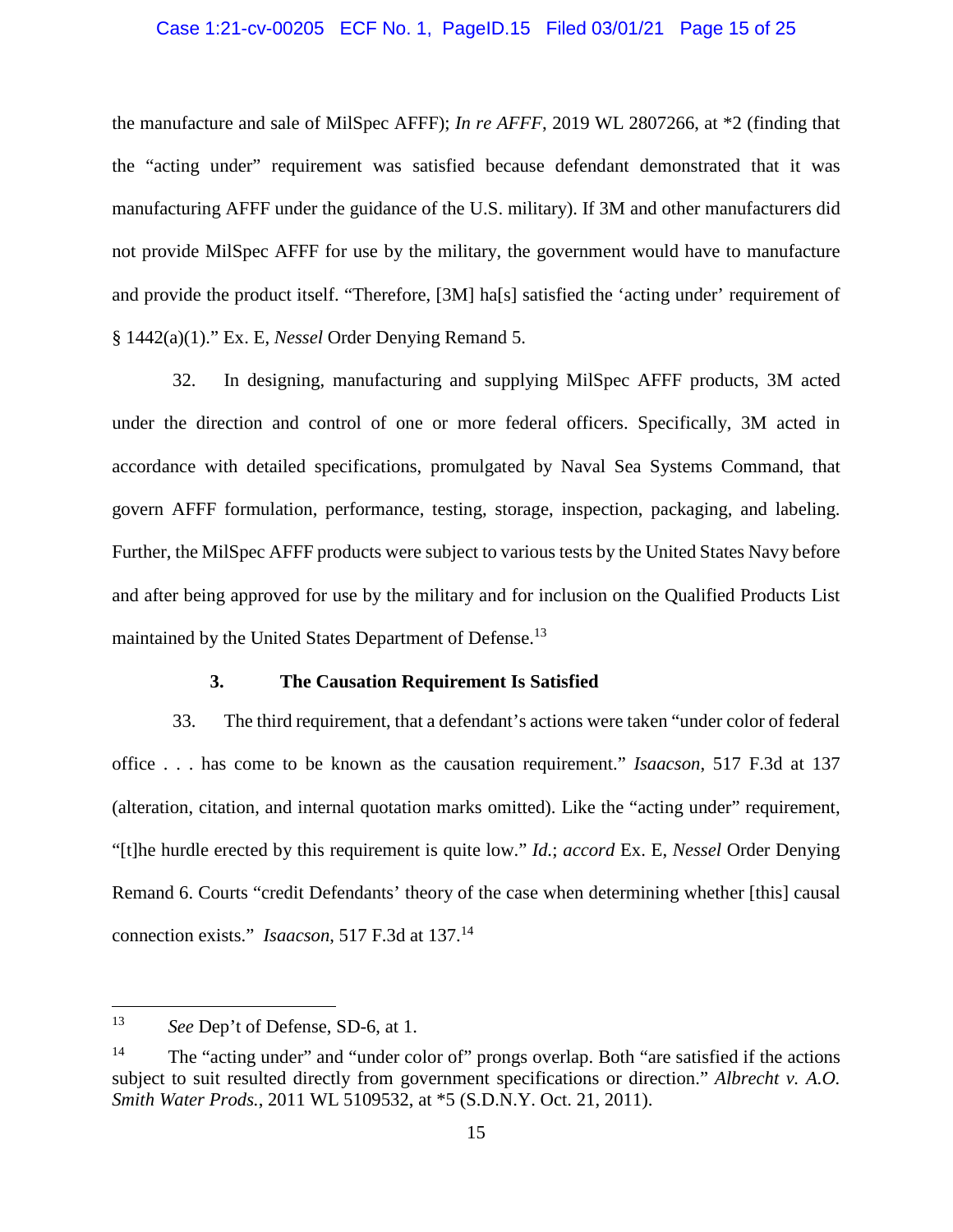#### Case 1:21-cv-00205 ECF No. 1, PageID.16 Filed 03/01/21 Page 16 of 25

34. "To show causation, Defendants must only establish that the act that is the subject of Plaintiffs' attack . . . occurred *while* Defendants were performing their official duties." *Id.* at 137-38. Here, the Plaintiffs' claims of PFAS contamination at sites at issue in this case arise at least in part from 3M's production and sale of AFFF manufactured to military specifications, which were then allegedly used or disposed by others in the State of Michigan. Upon information and belief, Plaintiffs are seeking to recover for injuries caused at least in part by the use of PFAS in MilSpec AFFF. 3M contends that the use of PFAS chemicals in MilSpec AFFF was required by military specifications. The conflict is apparent: MilSpec AFFF was manufactured by 3M to meet specifications established by the Department of Defense. Military installations are or have been required to employ MilSpec AFFF. The design choices and other liability Plaintiffs are attempting to impose via state law would create a conflict in which 3M could not comply with both the MilSpec and the purported state-prescribed duty of care. *See Boyle v. United Techs. Corp.*, 487 U.S. 500, 509 (1988); *see also Ayo*, 2018 WL 4781145, at \*9 ("[T]here is evidence of a 'casual connection' between the use of PFCs in AFFF and the design and manufacture of AFFF for the government."); *In re AFFF*, 2019 WL 2807266, at \*2 ("Here, [Plaintiff]'s claims arise out of use of AFFF products that it claims [the defendant] manufactured and sold, and for which the U.S. military imposes MilSpec standards. The Court . . . finds that the causation element of federal officer removal is satisfied here."). As Judge Maloney explained, "[e]ven if plaintiffs are later able to demonstrate that their injuries occurred 'because of an act not contemplated by [the federal contract], it is sufficient for [removal] purposes that [execution of the federal contracts] gave rise [to] the alleged cross-contamination.' The specific factual questions of whether the challenged act was within the scope of the federal contract are for federal—not state—courts to answer." Ex. E, *Nessel* Order Denying Remand 6 (quoting *Bennett*, 607 F.3d at 1088).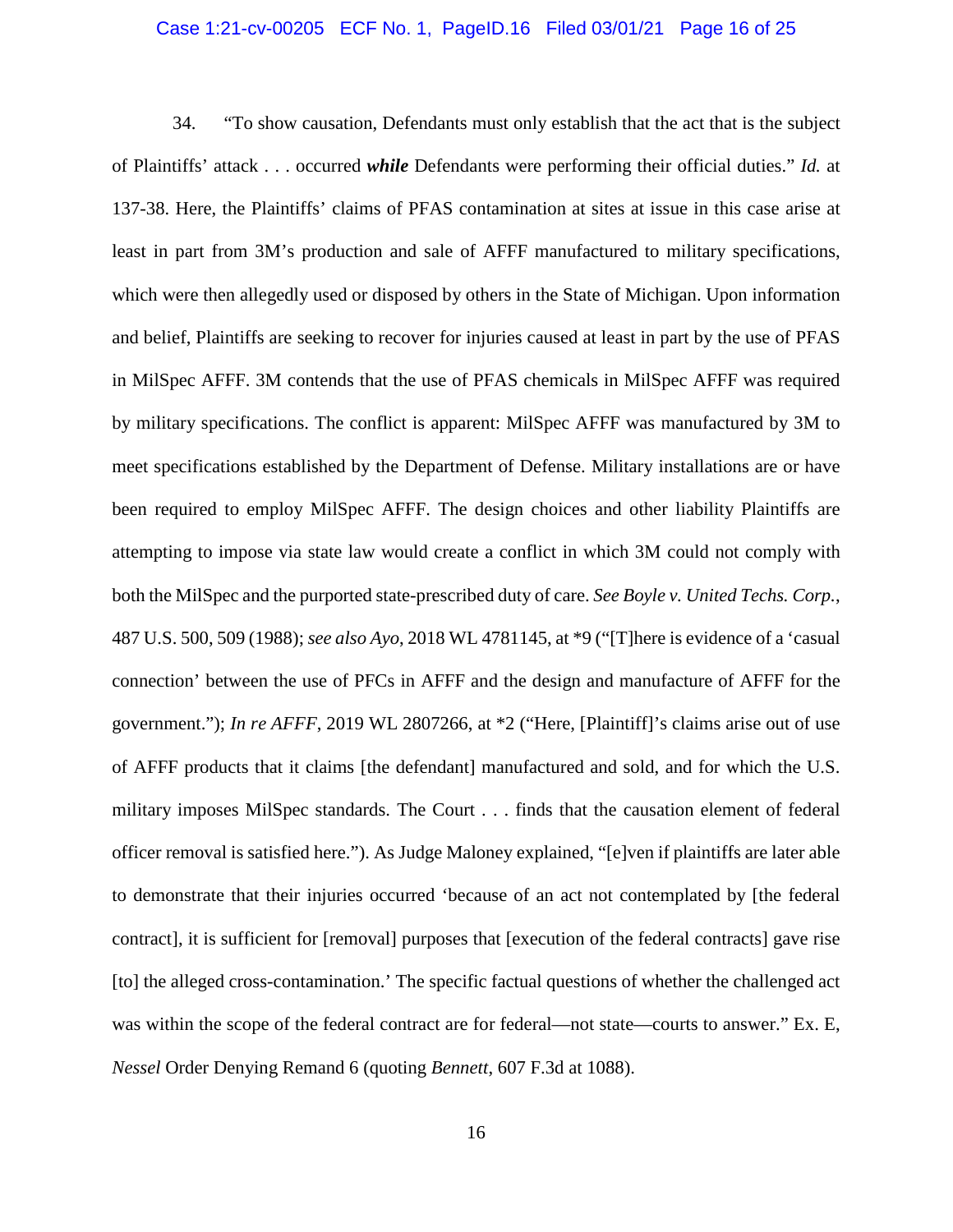# **4. The "Colorable Federal Defense" Requirement Is Satisfied**

35. The fourth requirement ("colorable federal defense") is satisfied by 3M's assertion of the government contractor defense.

36. At the removal stage, a defendant need only show that its government contractor defense is colorable; that is, "that the defense was 'legitimate and [could] reasonably be asserted, given the facts presented and the current law.'" *Papp*, 842 F.3d at 815 (alteration in original, citation omitted). A "defendant 'need not win his case before he can have it removed.'" *Id.* (quoting *Willingham*, 395 U.S. at 407); *see also Bennett*, 607 F.3d at 1089 ("[A] colorable federal defense need only be plausible . . . [and] a district court is not required to determine its validity at the time of removal." (internal citation omitted)); *Isaacson*, 517 F.3d at 139 ("To be 'colorable,' the defense need not be 'clearly sustainable,' as the purpose of the statute is to secure that the validity of the defense will be tried in federal court." (citation omitted)). As Judge Gergel and Judge Maloney have both held, "the defense need not be 'clearly sustainable' to justify removal as merely 'colorable.'" *In re AFFF*, 2019 WL 2807266, at \*3; *see* Ex. E, *Nessel* Order Denying Remand 8 ("Defendants need not completely prove the validity of this defense; they must only show that the defense is plausible." (citing *Bennett*, 607 F.3d at 1089)). At the removal stage, the inquiry "is purely jurisdictional, and neither the parties nor the district courts should be required to engage in fact-intensive motion practice, pre-discovery, to determine the threshold jurisdictional issue." *Cuomo*, 771 F.3d at 116 (citing *Kircher v. Putnam Funds Tr.*, 547 U.S. 633, 644 n.12 (2006)).<sup>15</sup> Moreover, "this inquiry is undertaken whilst viewing the facts in the light most favorable to

<sup>15</sup> *See also Kraus v. Alcatel-Lucent*, 2018 WL 3585088, at \*2 (E.D. Pa. July 25, 2018) ("A court does not 'determine credibility, weigh the quantum of evidence or discredit the source of the defense' at this stage. Instead, [the court] only determine[s] whether there are sufficient facts alleged to raise a colorable defense." (citations omitted)).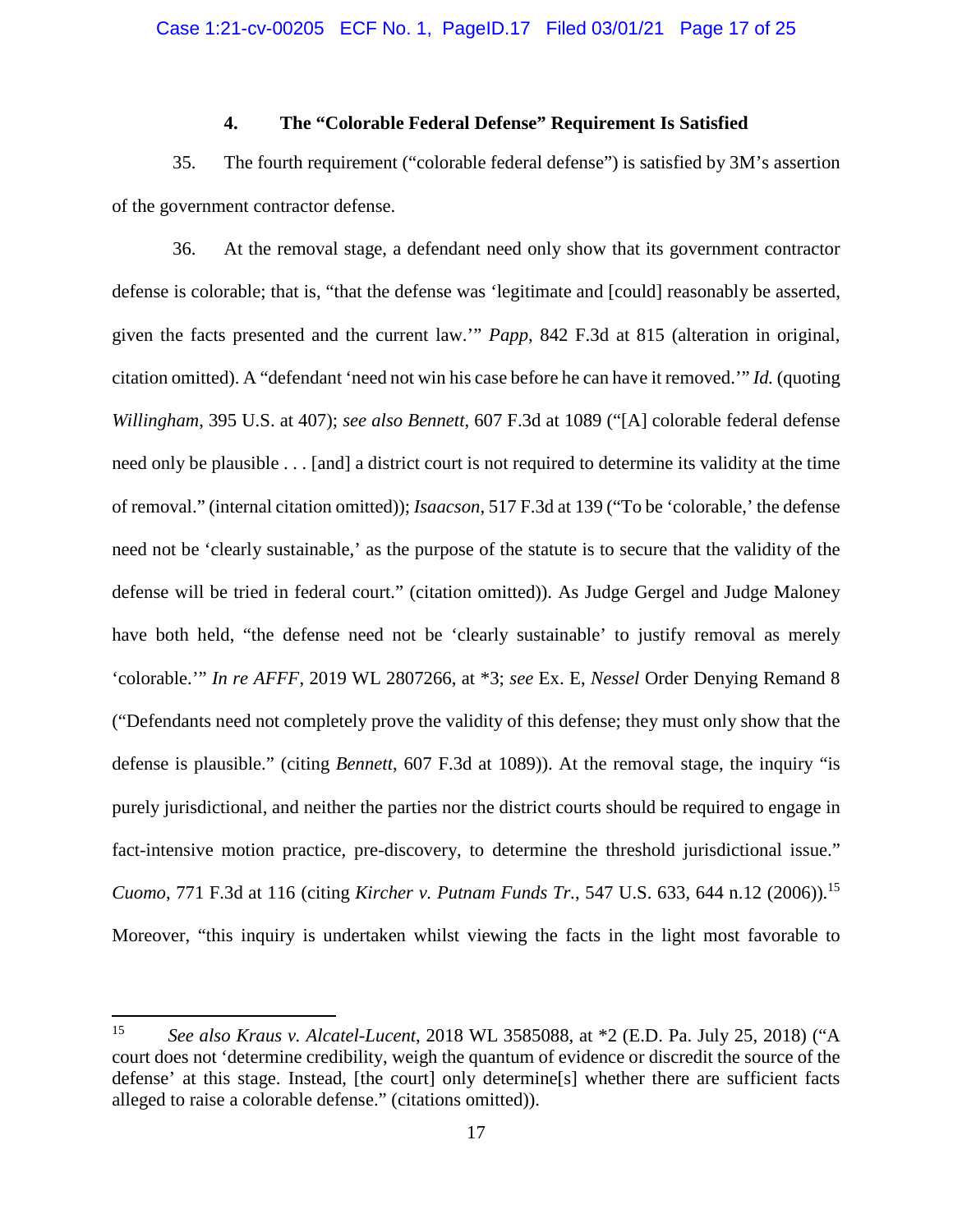### Case 1:21-cv-00205 ECF No. 1, PageID.18 Filed 03/01/21 Page 18 of 25

Defendants." *Hagen v. Benjamin Foster Co.*, 739 F. Supp. 2d 770, 783–84 (E.D. Pa. 2010). "Precisely in those cases where a plaintiff challenges the factual sufficiency of the defendant's defense, the defendant should 'have the opportunity to present [his] version of the facts to a federal, not a state, court.'" *Cuomo*, 771 F.3d at 116 (alteration in original) (citation omitted); *see also Bennett*, 607 F.3d at 1090–91.

37. Under the government contractor defense, the defendant is not liable for alleged defects or negligence with respect to military equipment or supplies "when (1) the United States approved reasonably precise specifications; (2) the equipment conformed to those specifications; and (3) the supplier warned the United States about the dangers in the use of the equipment that were known to the supplier but not to the United States." *Boyle*, 487 U.S. at 512.

38. 3M has satisfied these elements for purposes of removal. As discussed above, Naval Sea Systems Command approved reasonably precise specifications, governing MilSpec AFFF formulation, performance, testing, storage, inspection, packaging, and labeling. 3M's products appeared on the DOD Qualified Products List, which could have happened only if Naval Sea Systems Command had first determined that they conformed to the MilSpec. *See Ayo*, 2018 WL 4781145, at \*13 ("[T]here is colorable evidence that Manufacturing Defendants' Mil-Spec AFFF is not a stock product and that the government approved reasonably precise specifications requiring them to use PFCs, including PFOS and PFOA, in their products."); *see also id.* ("There is also colorable evidence . . . that Manufacturing Defendants' AFFF products conformed to the government's reasonably precise specifications."); *In re AFFF*, 2019 WL 2807266, at \*2 (finding that defendant demonstrated a colorable defense "where it contends that its AFFF products were manufactured according to the U.S. military's MilSpec specifications").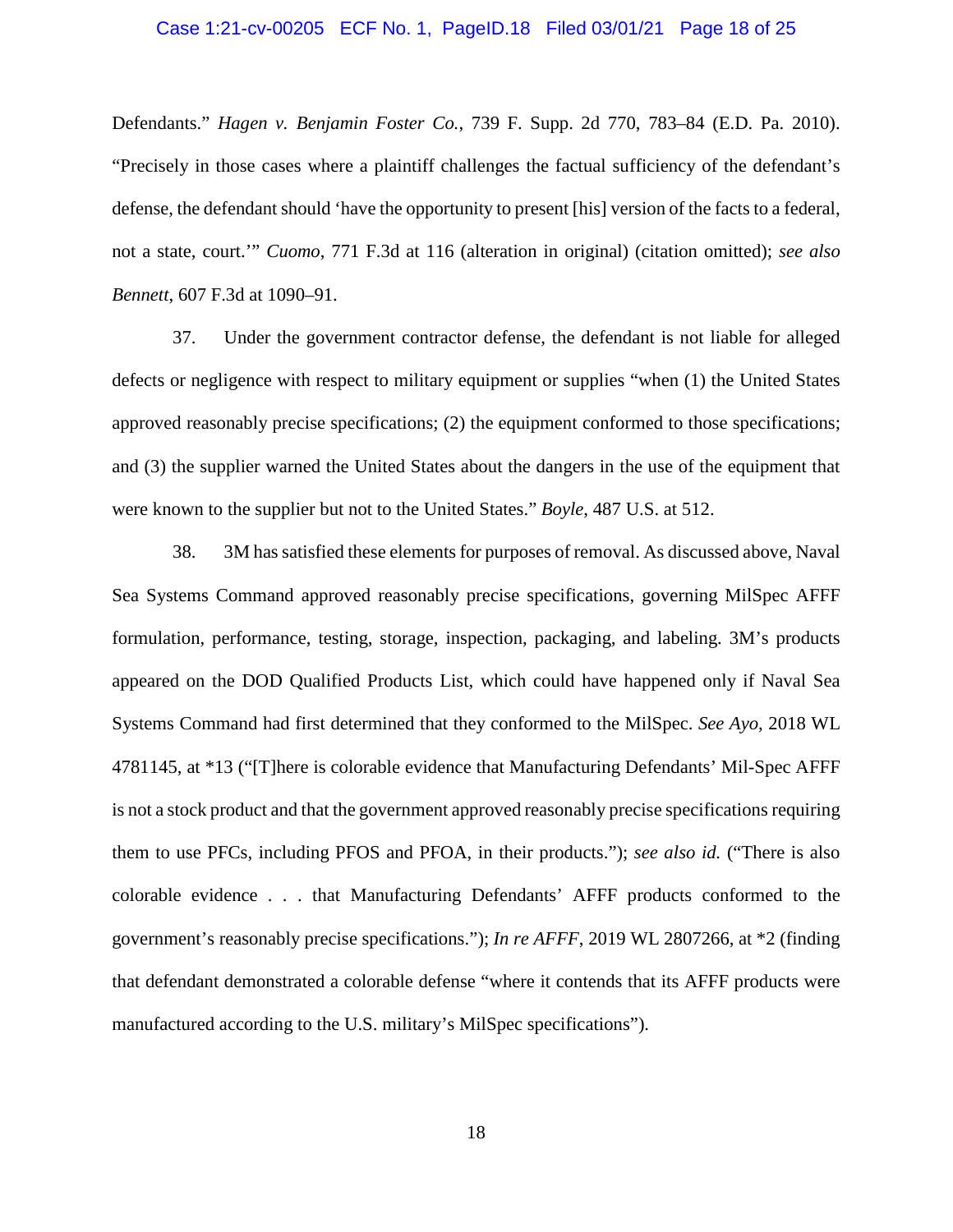## Case 1:21-cv-00205 ECF No. 1, PageID.19 Filed 03/01/21 Page 19 of 25

39. Moreover, the government was adequately informed regarding alleged productrelated "dangers," *Boyle*, 487 U.S. at 512, to exercise its discretionary authority in specifying and procuring MilSpec AFFF. The military specifications have long included testing protocols and requirements for toxicity, chemical oxygen, and biological demand. Indeed, it is clear that the United States has long understood that AFFF contain PFAS and may contain or break down into PFOS and/or PFOA; that AFFF constituents can migrate through the soil and potentially reach groundwater; and that it has been reported that this may raise environmental or health issues.<sup>16</sup> For example, in October 1980, a report supported by the U.S. Navy Civil Engineering Laboratory, U.S. Air Force Engineering Service Center, and the U.S. Army Medical Research and Development Command stated that AFFF contained fluorocarbons and that "[a]ll of the constituents resulting from fire-fighting exercises are considered to have adverse effects environmentally."<sup>17</sup> More recently, in a November 2017 report to Congress, the Department of Defense acknowledged the concerns raised by the EPA regarding PFOS and PFOA. Nonetheless, it still described AFFF containing PFOS or PFOA as a "mission critical product [that] saves lives and protects assets by quickly extinguishing petroleum-based fires."<sup>18</sup> Indeed, Naval Sea Systems Command continues to require that MilSpec AFFF contain "surfactants," and recognizes that PFAS, including PFOS and PFOA, will be present (subject to recently imposed limits for PFOS and PFOA) in AFFF formulations.<sup>19</sup> *See Ayo*, 2018 WL 4781145, at \*12 ("That the DoD knows of the alleged risks of

<sup>16</sup> *See, e.g.*, EPA, Revised Draft Hazard Assessment of Perfluorooctanoic Acid and its Salts, at 1-6 (Nov. 4, 2002) (excerpt).

<sup>17</sup> *See* Edward S. K. Chian et al., *Membrane Treatment of Aqueous Film Forming Foam (AFFF) Wastes for Recovery of Its Active Ingredients* 1 (Oct. 1980), http://www.dtic.mil/dtic/tr/fulltext/u2/a136612.pdf.

<sup>18</sup> Dep't of Defense, Aqueous Film Forming Foam Report to Congress 1-2 (Oct. 2017) (pub. Nov. 3, 2017), https://tinyurl.com/y5un3zq8.

<sup>19</sup> MIL-PRF-24385F(4) § 6.6 & Tables 1, 3 (2020).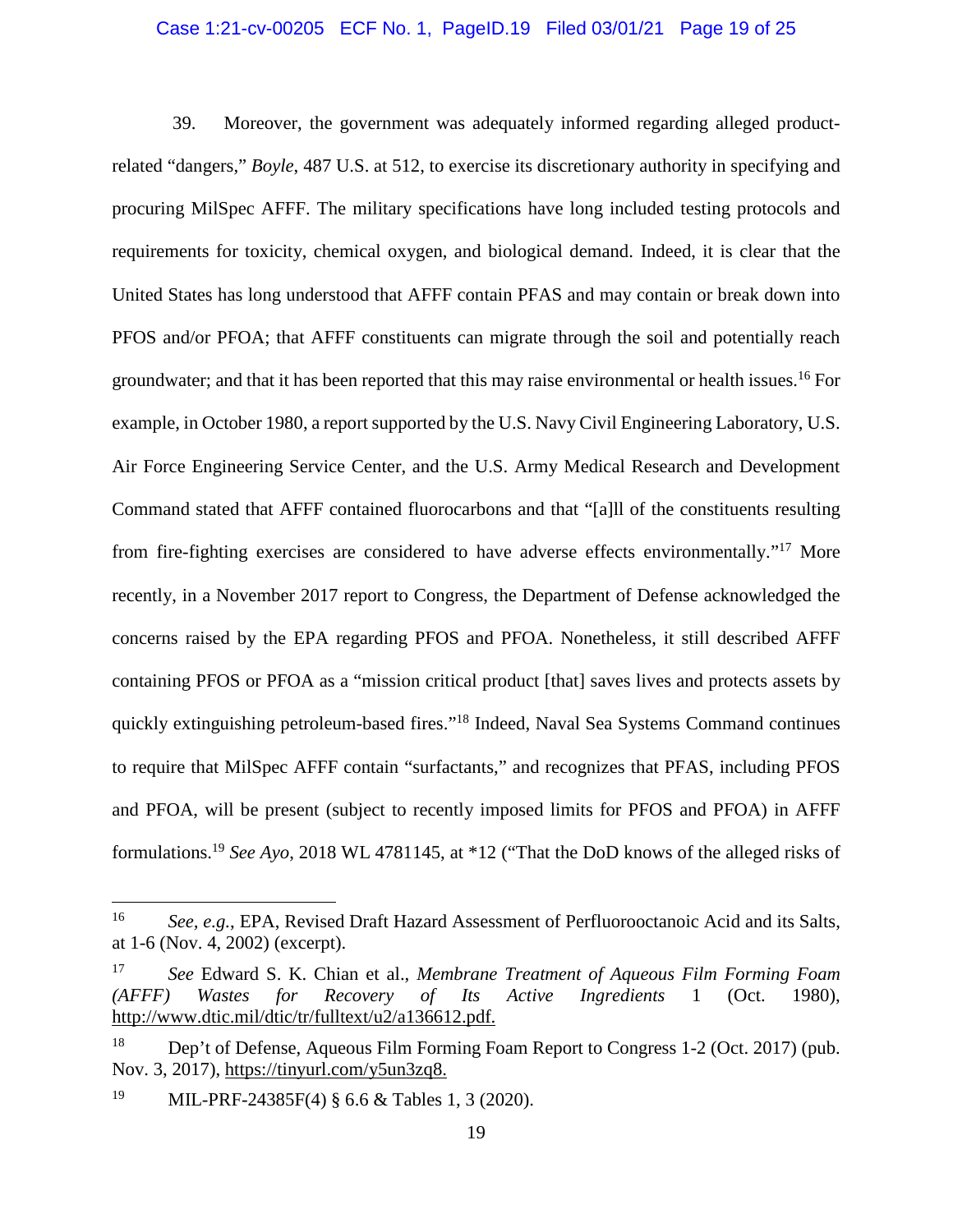### Case 1:21-cv-00205 ECF No. 1, PageID.20 Filed 03/01/21 Page 20 of 25

PFC-based AFFF products but continues to purchase them supports the position that the government approved reasonably precise specifications for the claimed defective design."); *In re AFFF*, 2019 WL 2807266, at \*2 ("As to whether [Defendant] adequately informed the U.S. military of dangers associated with its AFFF products of which the military was not already aware, [Defendant] points to materials such as a November 2017 Department of Defense report to Congress, in which the agency acknowledged the [EPA]'s stated concerns with PFOS/PFOA in drinking water  $\dots$ .").

40. At a minimum, these facts constitute colorable evidence that Naval Sea Systems Command "made a discretionary determination" regarding the formulation and other specifications of MilSpec AFFF after weighing the fire-suppression benefits against the alleged risks. *See Twinam v. Dow Chem. Co. (In re "Agent Orange" Prod. Liab. Litig.)*, 517 F.3d 76, 90 (2d Cir. 2008); *see also Albrecht v. A.O. Smith Water Prods.*, No. 11 Civ. 5990, 2011 WL 5109532, at \*5 (S.D.N.Y. Oct. 21, 2011) ("A defendant is not required to warn the government where 'the government knew as much or more than the defendant contractor about the hazards of the product.'" (citation omitted)). Where, as here, the government has exercised "discretionary authority over areas of significant federal interest such as military procurement," the government contractor defense applies. *In re "Agent Orange" Prod. Liab. Litig.*, 517 F.3d at 89–90; *see also Ayo*, 2018 WL 4781145, at \*13.

41. In short, 3M has met its burden to remove the case—in accordance with other decisions addressing motions to remand in PFAS litigation—"by alleging that the Government provided specifications for MilSpec AFFF, that [its] AFFF conformed to those specifications, and that [it was] not aware of any dangers unknown to the Government. Whether these facts are true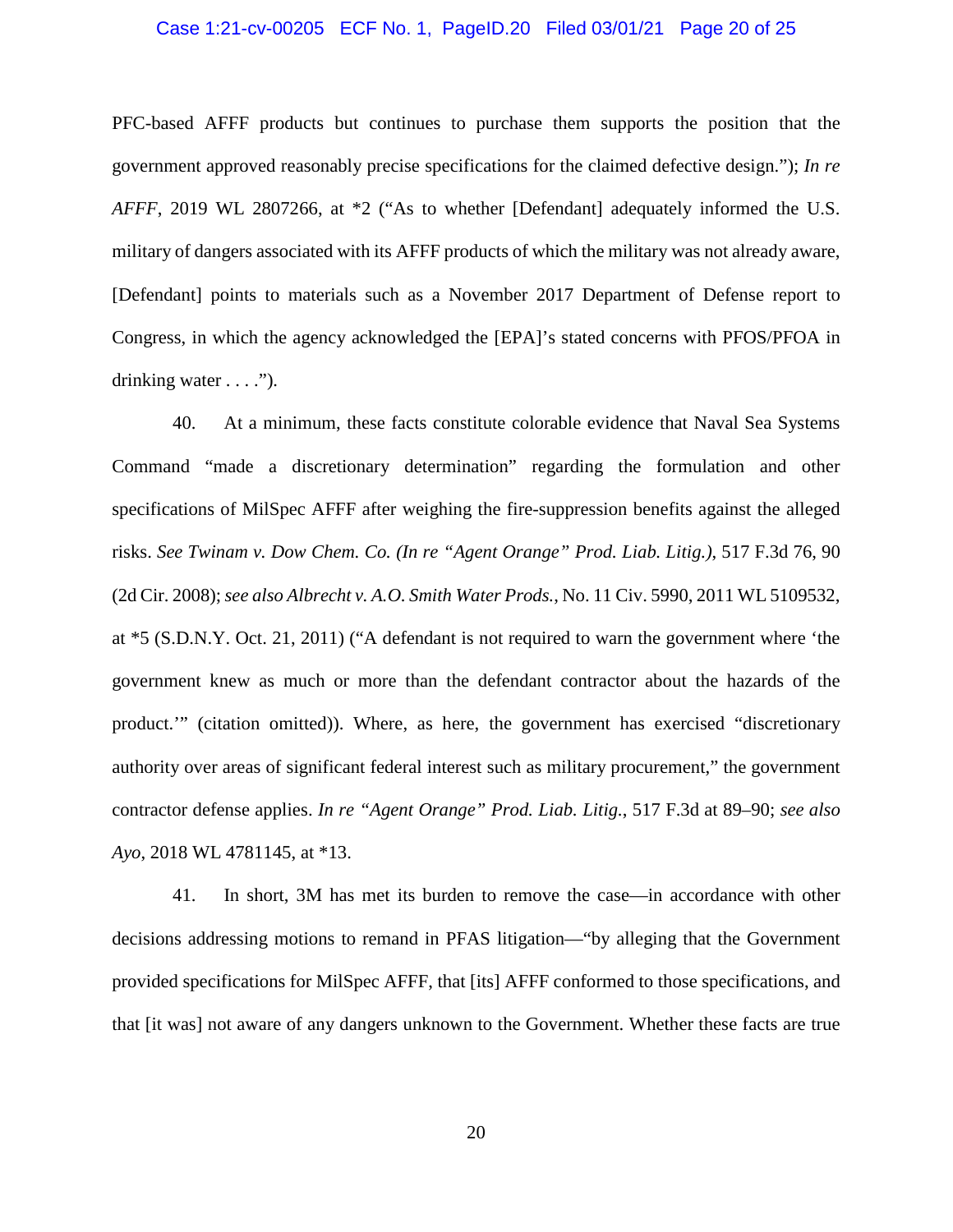# Case 1:21-cv-00205 ECF No. 1, PageID.21 Filed 03/01/21 Page 21 of 25

is not for this Court to determine at this stage. The Court need only consider whether the defense is plausible; it is." Ex. E, *Nessel* Order Denying Remand 8.

WHEREFORE, 3M hereby removes this action from the State of Michigan Circuit Court for the 17th Judicial Circuit, Kent County, to this Court.

Dated: March 1, 2021 Respectfully submitted,

*/s/* Daniel L. Ring Daniel L. Ring (P00174) MAYER BROWN LLP 71 South Wacker Drive Chicago, IL 60606 (312) 782-0600 dring@mayerbrown.com

Robert L. DeJong (P12639) Joseph M. Infante (P68719) MILLER, CANFIELD, PADDOCK AND STONE, P.L.C. 99 Monroe Avenue NW, Suite 1200 Grand Rapids, MI 49503 (616) 454-8656 dejong@millercanfield.com infante@millercanfield.com

*Counsel for 3M Company*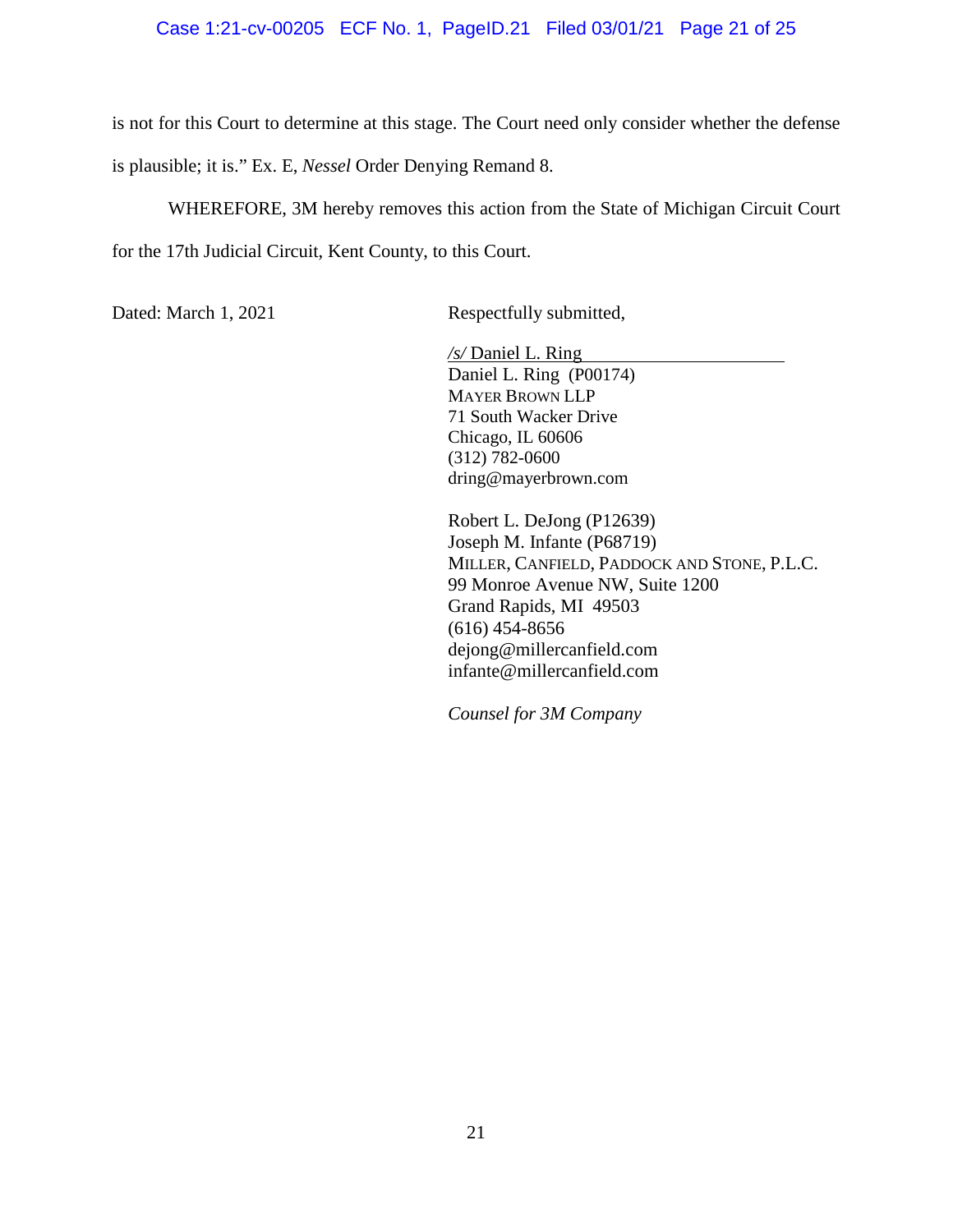Case 1:21-cv-00205 ECF No. 1, PageID.22 Filed 03/01/21 Page 22 of 25

# **CERTIFICATE OF SERVICE**

I certify that on March 1, 2021, copies of the foregoing **NOTICE OF REMOVAL,** with

its Exhibits, are being served on all parties via first class mail and/or email, at the addresses indicated below.\*

Dana Nessel Attorney General Polly A. Synk Danielle Allison-Yokom Assistant Attorneys General Michigan Department of Attorney General Environment, Natural Resources, and Agriculture Division **Attorneys for Plaintiffs**  P.O. Box 30755 Lansing, MI 48909 synkp@michigan.gov allisonyokomd@michigan.gov

Richard W. Fields Special Assistant Attorney General Fields, PLLC **Attorney for Plaintiffs**  1700 K. Street NW, Suite 810 Washington, DC 2006 fields@fieldslawpllc.com

Adam J. Levitt Amy E. Keller Special Assistant Attorneys General Daniel R. Flynn Laura E. Reasons Adam Prom DiCello Levitt Gutzler LLC **Attorneys for Plaintiffs**  10 North Dearborn Street, 11th Floor Chicago, IL 60602 alevitt@dicellolevitt.com akeller@dicellolevitt.com dflynn@dicellolevitt.com lreasons@dicellolevitt.com aprom@dicellolevitt.com

Gregory M. Utter Joseph M. Callow, Jr. Special Assistant Attorneys General Keating Muething & Klekamp PLL **Attorneys for Plaintiffs**  1 East 4<sup>th</sup> Street, Suite 1400 Cincinnati, OH 45202 gmutter@kmklaw.com jcallow@kmklaw.com

Defendant Archroma Management, LLC, is not a party because it was dismissed for nonservice on September 10, 2020. Defendant Asahi Kasei Plastics North America, Inc., is not a party because it was severed from this case on August 19, 2020. Defendant Dyneon L.L.C. has been dissolved since 2011, no longer exists, and has no valid agent for service of process.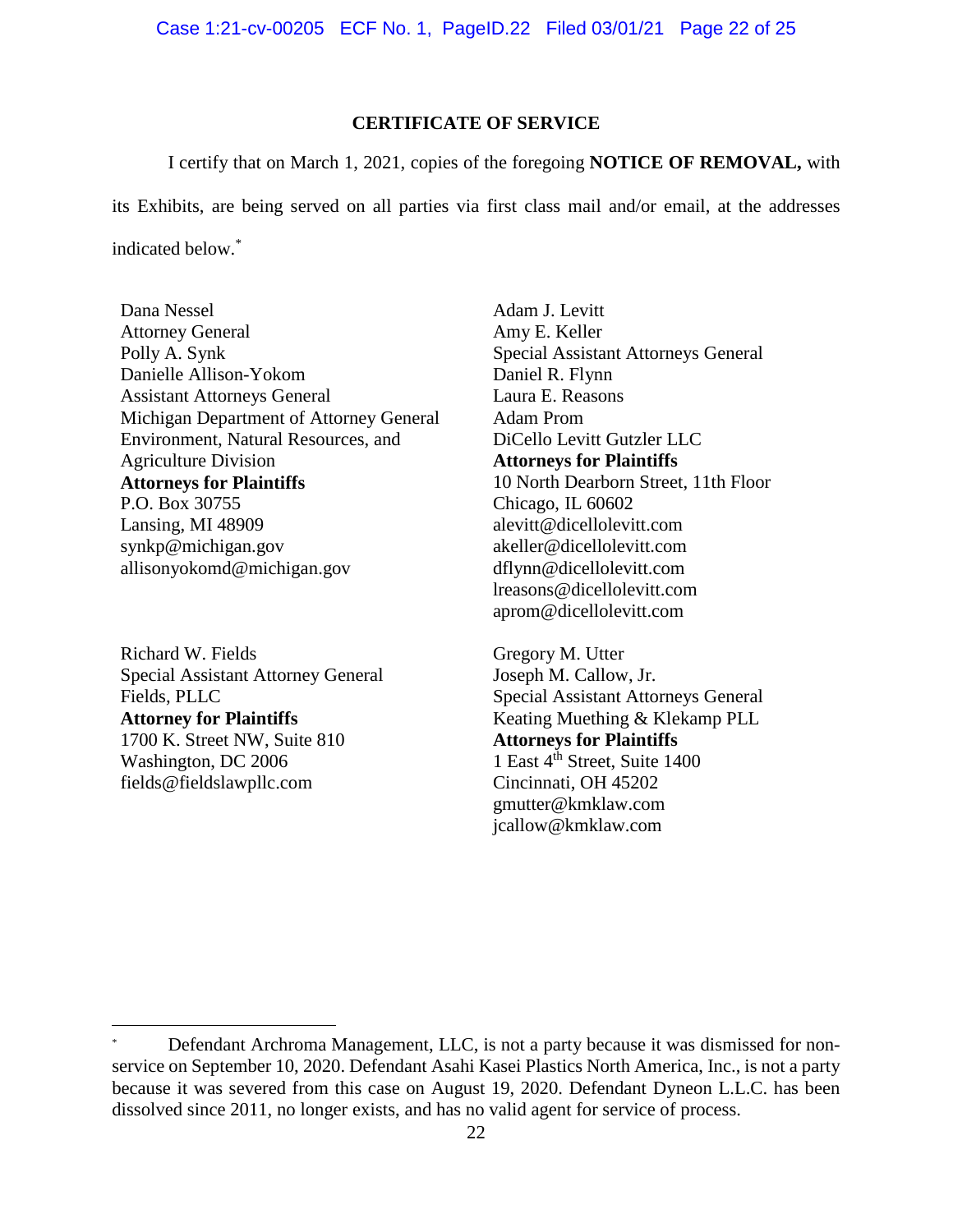#### Case 1:21-cv-00205 ECF No. 1, PageID.23 Filed 03/01/21 Page 23 of 25

Lanny Kurzweil Ira Gottlieb John McAleese McCarter & English, LLP **Attorneys for Defendants E.I. du Pont de Nemours and Company, The Chemours Company, and The Chemours Company FC, LLC, as to all claims except the fraudulent transfer claim**  100 Mulberry Street, Four Gateway Center Newark, NJ 07102 lkurzweil@mccarter.com igottlieb@mccarter.com jmcaleese@mccarter.com

Katherine L.I. Hacker Bartlit Beck LLP **Attorney for Defendants E. I. du Pont de Nemours and Company, as to the fraudulent transfer claim, DowDuPont, Inc., Corteva, Inc., and DuPont de Nemours, Inc., as to all claims**  1801 Wewatta Street, Suite 1200 Denver, CO 80202 kat.hacker@bartlitbeck.com

Christopher R. Gura Abbott Nicholson, P.C. **Attorney for Defendant The Chemours Company, as to the fraudulent transfer claim**  1900 West Big Beaver Road, Suite 203 Troy, MI 48084 crgura@abbottnicholson.com

J. Michael Huget Anthony Acciaioli Honigman LLP **Attorneys for Defendants E.I. DuPont De Nemours and Company, The Chemours Company, and The Chemours Company FC, LLC, as to all claims except the fraudulent transfer claim**  315 East Eisenhower Parkway, Suite 100 Ann Arbor, MI 48108 mhuget@honigman.com aacciaioli@honigman.com

Matthew P. Kennison Riley Safer Holmes & Cancila LLP **Attorney for Defendants E. I. du Pont de Nemours and Company, as to the fraudulent transfer claim, DowDuPont, Inc., Corteva, Inc., and DuPont de Nemours, Inc., as to all claims**  121 W. Washington, Suite 402 Ann Arbor, MI 48104 mkennison@rshc-law.com

Katharine A. Roin Bartlit Beck LLP **Attorney for Defendants E. I. du Pont de Nemours and Company, as to the fraudulent transfer claim, DowDuPont, Inc., Corteva, Inc., and DuPont de Nemours, Inc., as to all claims**  54 West Hubbard Street, Suite 300 Chicago, IL 60654 kate.roin@bartlitbeck.com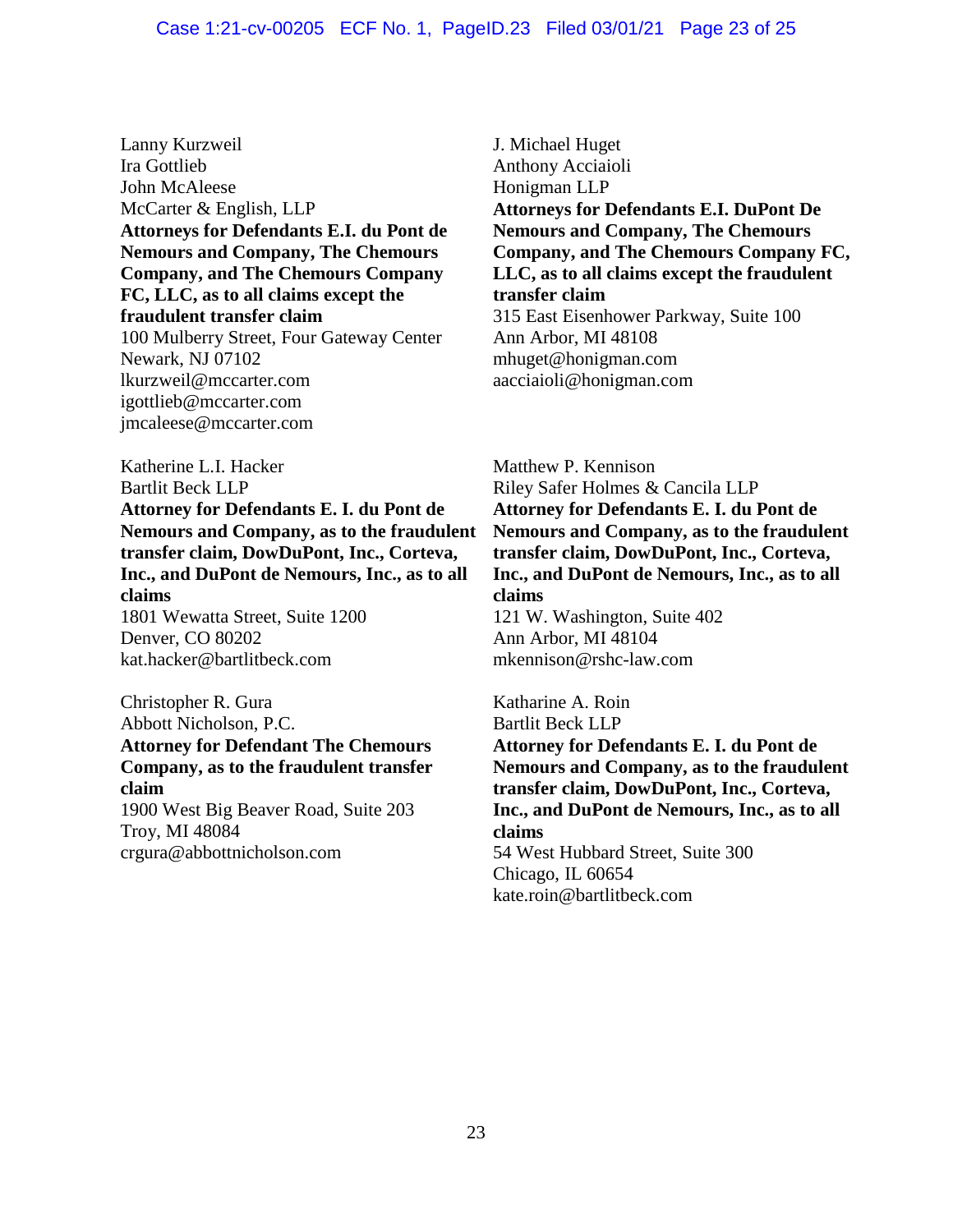## Case 1:21-cv-00205 ECF No. 1, PageID.24 Filed 03/01/21 Page 24 of 25

Anthony A. Agosta Michael J. Pattwell Zachary C. Larsen Clark Hill PLC **Attorneys for Defendant AGC Chemicals Americas Inc.**  212 East Cesar E. Chavez Avenue Lansing, MI 48906 aagosta@clarkhill.com mpattwell@clarkhill.com zlarsen@clarkhill.com

Beth S. Gotthelf John C. Valenti Javon R. David Butzel Long, P.C. **Attorneys for Defendant Archroma U.S., Inc.**  150 W. Jefferson, Suite 100 Detroit, MI 48226 gotthelf@butzel.com valenti@butzel.com davidj@butzel.com

Gwyn Williams Latham & Watkins LLP **Attorney for Defendant Solvay Specialty Polymers USA, LLC**  200 Clarendon Street Boston, MA 02216 gwyn.williams@lw.com

Theodore M. Grossman Rebekah E. Blake Jones Day **Attorneys for Defendant Daikin America, Inc.**  250 Vesey Street New York, NY 10281 tgrossman@jonesday.com reblake@jonesday.com

Martha N. Donovan Margaret Raymond-Flood Norris McLaughlin, P.A. **Attorneys for Defendant The Chemours Company, as to the fraudulent transfer claim**  400 Crossing Boulevard, 8th Floor Bridgewater, NJ 08807 mndonovan@norris-law.com mraymondflood@norris-law.com

Peter C. Condron Clifford J. Zatz Laura Offenbacher Aradi Crowell & Moring LLP **Attorneys for Defendant AGC Chemicals Americas, Inc.**  1001 Pennsylvania Avenue, N.W. Washington, D.C. 20004 pcondron@crowell.com czatz@crowell.com laradi@crowell.com

Steven P. Croley Latham & Watkins LLP **Attorney for Defendant Solvay Specialty Polymers USA, LLC**  555 Eleventh Street NW, Suite 1000 Washington, D.C. 20004 steven.croley@lw.com

Kegan A. Brown Latham & Watkins LLP **Attorney for Defendant Solvay Specialty** Polymers USA, LLC 885 Third Avenue New York, NY 10022 kegan.brown@lw.com